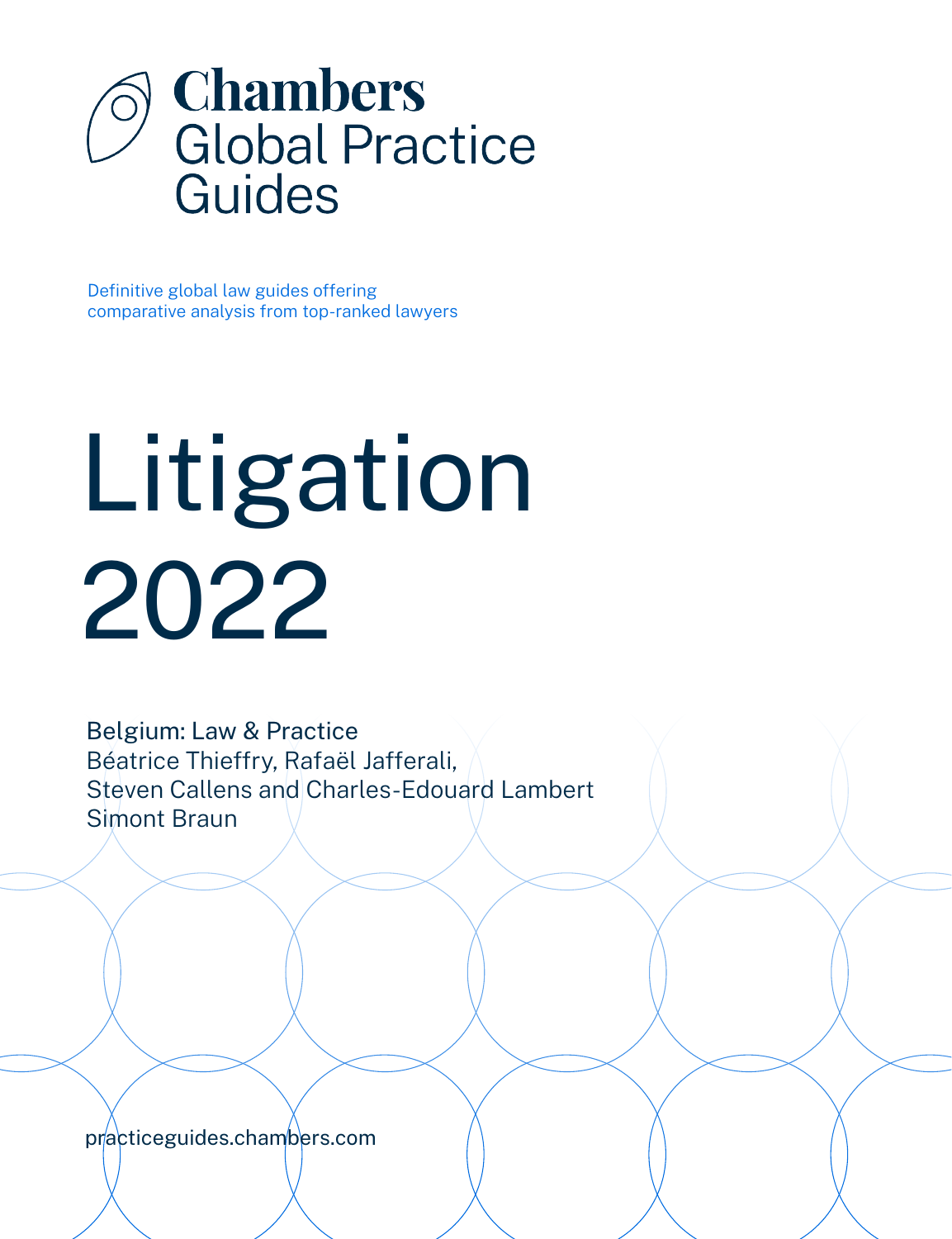## BELGIUM

## Law and Practice

*Contributed by: Béatrice Thieffry, Rafaël Jafferali, Steven Callens and Charles-Edouard Lambert Simont Braun [see p.24](#page-23-0)*

### **CONTENTS**

| 1. General            |                                                          |      |
|-----------------------|----------------------------------------------------------|------|
| 1.1                   | General Characteristics of the Legal System              | p.4  |
| 1.2                   | <b>Court System</b>                                      | p.4  |
| 1.3                   | Court Filings and Proceedings                            | p.5  |
| 1.4                   | Legal Representation in Court                            | p.5  |
| 2. Litigation Funding |                                                          |      |
| 2.1                   | Third-Party Litigation Funding                           | p.6  |
| 2.2                   | Third-Party Funding: Lawsuits                            | D.6  |
| 2.3                   | Third-Party Funding for Plaintiff and Defendant          | p.6  |
| 2.4                   | Minimum and Maximum Amounts of Third-<br>Party Funding   | p.6  |
| 2.5                   | Types of Costs Considered under Third-Party<br>Funding   | p.6  |
| 2.6                   | <b>Contingency Fees</b>                                  | p.6  |
| 2.7                   | Time Limit for Obtaining Third-Party Funding             | p.7  |
|                       | 3. Initiating a Lawsuit                                  | p.7  |
| 3.1                   | Rules on Pre-action Conduct                              | p.7  |
| 3.2                   | <b>Statutes of Limitations</b>                           | p.7  |
| 3.3                   | Jurisdictional Requirements for a Defendant              | D.7  |
| 3.4                   | <b>Initial Complaint</b>                                 | p.8  |
| 3.5                   | <b>Rules of Service</b>                                  | p.8  |
| 3.6                   | Failure to Respond                                       | p.9  |
| 3.7                   | Representative or Collective Actions                     | p.9  |
| 3.8                   | Requirements for Cost Estimate                           | p.9  |
|                       | 4. Pre-trial Proceedings                                 | p.9  |
| 4.1                   | <b>Interim Applications/Motions</b>                      | p.9  |
| 4.2                   | Early Judgment Applications                              | p.10 |
| 4.3                   | <b>Dispositive Motions</b>                               | p.10 |
| 4.4                   | Requirements for Interested Parties to Join a<br>Lawsuit | p.10 |
| 4.5                   | Applications for Security for Defendant's Costs p.10     |      |
| 4.6                   | Costs of Interim Applications/Motions                    | p.11 |
|                       |                                                          |      |

| Netherlands                           |
|---------------------------------------|
| Belgium<br>Germany<br><b>Brussels</b> |
| uxembourg<br>France                   |
|                                       |

| 4.7                    | Application/Motion Timeframe                                  | p.11 |
|------------------------|---------------------------------------------------------------|------|
| 5. Discovery           |                                                               |      |
| 5.1                    | Discovery and Civil Cases                                     | p.11 |
| 5.2                    | Discovery and Third Parties                                   | p.12 |
| 5.3                    | Discovery in this Jurisdiction                                | p.12 |
| 5.4                    | Alternatives to Discovery Mechanisms                          | p.12 |
| 5.5                    | Legal Privilege                                               | p.12 |
| 5.6                    | Rules Disallowing Disclosure of a Document                    | p.12 |
| 6. Injunctive Relief   |                                                               |      |
| 6.1                    | Circumstances of Injunctive Relief                            | p.12 |
| 6.2                    | Arrangements for Obtaining Urgent Injunctive<br>Relief        | p.12 |
| 6.3                    | Availability of Injunctive Relief on an Ex Parte<br>Basis     | p.12 |
| 6.4                    | Liability for Damages for the Applicant                       | p.13 |
| 6.5                    | Respondent's Worldwide Assets and<br><b>Injunctive Relief</b> | p.13 |
| 6.6                    | Third Parties and Injunctive Relief                           | p.13 |
| 6.7                    | Consequences of a Respondent's Non-<br>compliance             | p.13 |
| 7. Trials and Hearings |                                                               |      |
| 7.1                    | <b>Trial Proceedings</b>                                      | p.14 |
| 7.2                    | Case Management Hearings                                      | p.14 |
| 7.3                    | Jury Trials in Civil Cases                                    | p.14 |
| 7.4                    | Rules that Govern Admission of Evidence                       | p.14 |
| 7.5                    | <b>Expert Testimony</b>                                       | p.15 |
| 7.6                    | Extent to Which Hearings Are Open to the<br>Public            | p.15 |
| 7.7                    | Level of Intervention by a Judge                              | p.15 |
| 7.8                    | <b>General Timeframes for Proceedings</b>                     | p.15 |
|                        | 8. Settlement                                                 | p.16 |
| 8.1                    | Court Approval                                                | p.16 |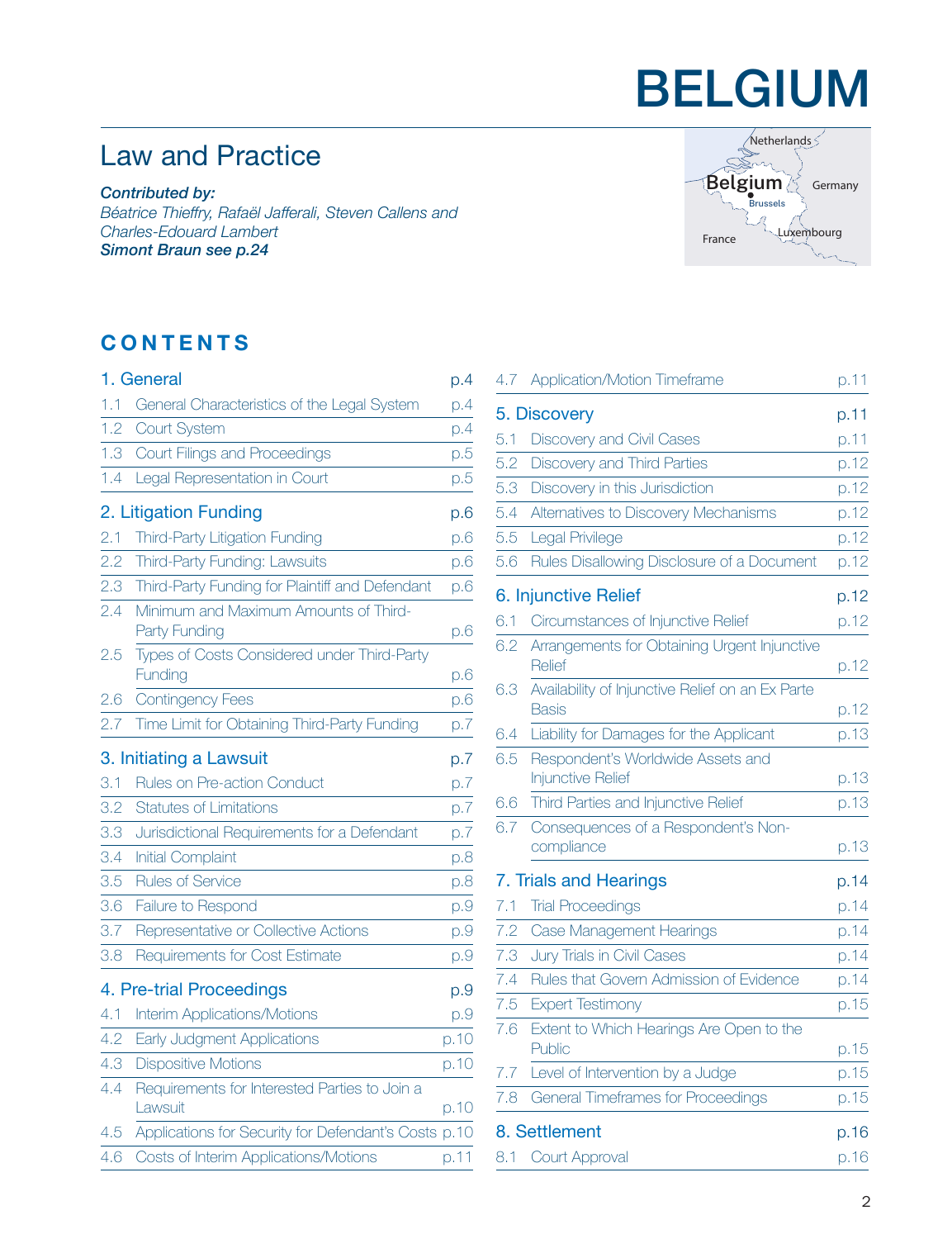## **BELGIUM** CONTENTS

| 8.2 | Settlement of Lawsuits and Confidentiality                    | p.16 |
|-----|---------------------------------------------------------------|------|
| 8.3 | <b>Enforcement of Settlement Agreements</b>                   | p.16 |
| 8.4 | Setting Aside Settlement Agreements                           | p.16 |
|     | 9. Damages and Judgment                                       | p.16 |
| 9.1 | Awards Available to the Successful Litigant                   | p.16 |
| 9.2 | <b>Rules Regarding Damages</b>                                | p.16 |
| 9.3 | Pre- and Post-Judgment Interest                               | p.16 |
| 9.4 | Enforcement Mechanisms of a Domestic<br>Judgment              | p.17 |
| 9.5 | Enforcement of a Judgment from a Foreign<br>Country           | p.17 |
|     | 10. Appeal                                                    | p.18 |
|     | 10.1 Levels of Appeal or Review to a Litigation               | p.18 |
|     | 10.2 Rules Concerning Appeals of Judgments                    | p.19 |
|     | 10.3 Procedure for Taking an Appeal                           | p.19 |
|     | 10.4 Issues Considered by the Appeal Court at an<br>Appeal    | p.20 |
|     | 10.5 Court-Imposed Conditions on Granting an<br>Appeal        | p.20 |
|     | 10.6 Powers of the Appellate Court after an Appeal<br>Hearing | p.20 |

| 11. Costs                            |                                                             | p.20 |
|--------------------------------------|-------------------------------------------------------------|------|
|                                      | 11.1 Responsibility for Paying the Costs of Litigation p.20 |      |
|                                      | 11.2 Factors Considered when Awarding Costs                 | p.20 |
| 11.3 Interest Awarded on Costs       |                                                             | p.20 |
|                                      | 12. Alternative Dispute Resolution (ADR)                    | p.21 |
| 12.1 Views of ADR within the Country |                                                             | p.21 |
| 12.2 ADR within the Legal System     |                                                             | p.21 |
| 12.3 ADR Institutions                |                                                             | p.21 |
| 13. Arbitration                      |                                                             | p.21 |
|                                      | 13.1 Laws Regarding the Conduct of Arbitration              | p.21 |
|                                      | 13.2 Subject Matters Not Referred to Arbitration            | p.21 |
|                                      | 13.3 Circumstances to Challenge an Arbitral Award           | p.22 |
| Arbitration                          | 13.4 Procedure for Enforcing Domestic and Foreign           | p.22 |
| 14. Outlook and COVID-19             |                                                             |      |
|                                      | 14.1 Proposals for Dispute Resolution Reform                | p.23 |
| 14.2 Impact of COVID-19              |                                                             | p.23 |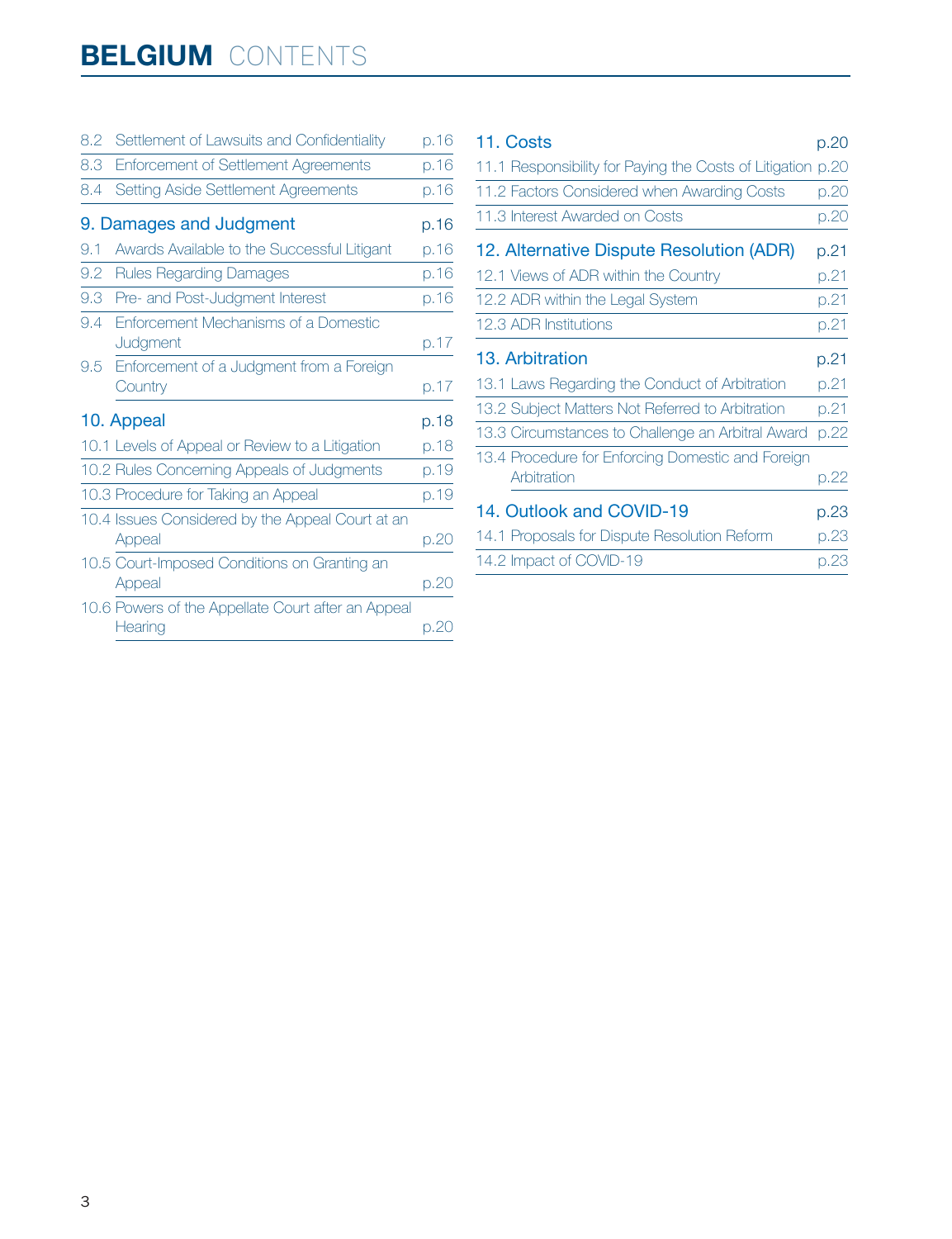*Contributed by: Béatrice Thieffry, Rafaël Jafferali, Steven Callens and Charles-Edouard Lambert, Simont Braun*

#### <span id="page-3-0"></span>**1. GENERAL**

#### **1.1 General Characteristics of the Legal System**

Belgium has a continental legal system based on civil law.

For civil matters, legal proceedings follow an adversarial model.

Generally, the legal process is conducted through both written submissions and oral arguments: parties file written submissions and then present oral arguments before a court. Written submissions often play a crucial role in litigation, especially in complex litigation. A purely written procedure is organised under Belgian law but rarely applied in practice.

#### **1.2 Court System**

Belgian courts are divided into two categories: (i) the judicial and (ii) the administrative systems. In addition to these two systems, there is also (iii) a constitutional court.

#### The Judicial Legal System

The Belgian judicial legal system is hierarchical and in charge of both the civil and criminal law matters.

It is divided into three levels:

- courts of first instance;
- courts of appeal; and
- the Supreme Court (*Cour de Cassation/Hof van Cassatie*)

#### *Courts of first instance*

There are five different courts of first instance:

• courts of first instance, which contain four divisions: (i) civil courts, (ii) criminal courts, (iii) family and youth courts and (iv) enforcement courts;

- commercial courts;
- labour courts;
- police courts; and
- justices of peace (*justice de paix/vredegerecht*).

Jurisdiction of these courts depends on the subject matter and/or the financial value of the claim.

*Courts of appeal*

There are two different courts of appeal:

- courts of appeal; and
- labour courts of appeals.

Courts of appeal are in charge of reviewing the case without deference to the previous decision (de novo) and on the merits cases which have been dealt at first instance.

The Supreme Court is on top of this hierarchy. It only hears applications as a last resort. It does not deal with matters of fact but only with matters of law.

#### *Language and the law*

The Kingdom of Belgium is made up of four linguistic regions:

- the French-speaking region (the vast majority of the Walloon region);
- the Dutch-speaking region (the Flemish region);
- the French/Dutch bilingual region (the region of Brussels); and
- the German-speaking region (part of the Walloon region).

The use of languages before the courts of the judicial system is regulated by law:

• French is the language of proceedings before the courts in the French-speaking region;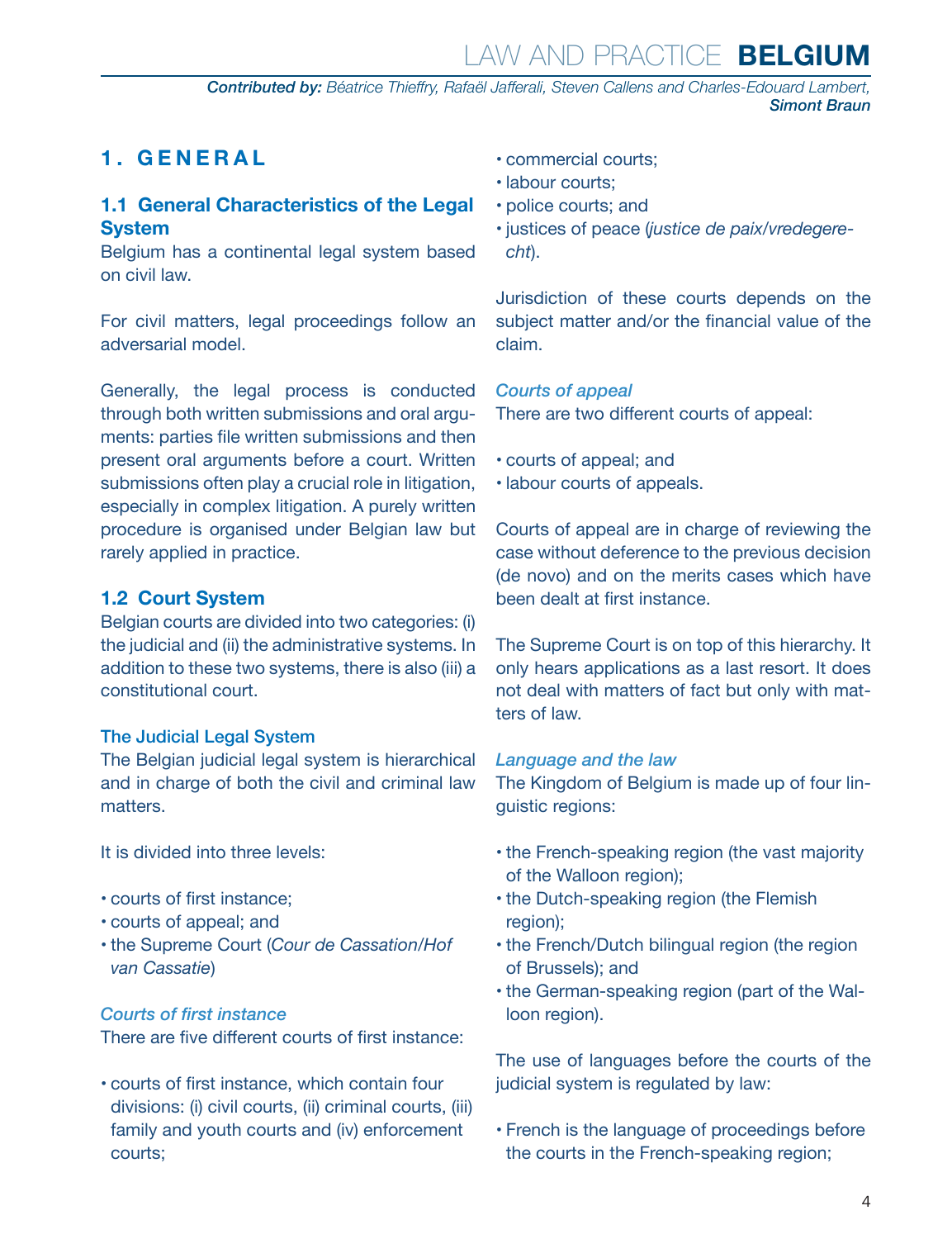<span id="page-4-0"></span>*Contributed by: Béatrice Thieffry, Rafaël Jafferali, Steven Callens and Charles-Edouard Lambert, Simont Braun*

- Dutch is the language of proceedings before the courts in the Dutch-speaking region;
- French is the language of proceedings before the French-speaking courts of the bilingual region of Brussels, Dutch is the language of proceedings before the Dutch-speaking courts of the bilingual region of Brussels; and
- German is the language of proceedings before the courts in the German-speaking region.

#### The Administrative Legal System

There are many administrative courts in Belgium with special jurisdiction in specific areas (eg, social security, environment, rights of aliens, etc). The highest administrative court in Belgium is the Council of State (*Conseil d'État/Raad van State*).

The particularity of the Belgian system is that the courts of the judicial legal system are also competent to decide certain administrative matters. The two systems are therefore not strictly compartmentalised, especially as the Supreme Court remains above the Council of State.

#### The Constitutional Court

The Constitutional Court ensures that the fundamental rights enshrined in the Belgian Constitution and the rules governing the distribution of powers within the country are duly respected by the various legislators in Belgium. Any court may refer to the Constitutional Court for a preliminary ruling on these matters.

#### **1.3 Court Filings and Proceedings**

Hearings are in principle open to the public. However, there are several exceptions to the publicity of hearings. The main exceptions are the following.

• The courts may decide to hold closed-door hearings when publicity would be dangerous to public order and morals; in cases of

political or press offences, the court may only declare the proceedings closed by unanimous decision;

• Some hearings are in principle held in chambers; eg, hearings related to filiation or hearings relating to experts appointed by the court.

Where proceedings or documents relating to such proceedings concern trade secrets, the judge may ex officio or at the request of one of the parties, classify the proceedings and/or the documents as confidential; persons who have had access to such trade secrets are then obliged to maintain secrecy, subject to penalties.

Judgments are public and their texts can be obtained by a third party under certain conditions.

#### **1.4 Legal Representation in Court**

Parties generally appear in courts through lawyers admitted to a Bar.

Lawyers admitted to a Belgian Bar are entitled to represent their clients before any Belgian court, except before the Supreme Court.

EU lawyers are allowed represent clients before Belgian courts if they act in co-operation with a lawyer admitted to a Belgian bar.

Non-EU lawyers cannot represent their client in front of Belgian courts.

In principle, only lawyers admitted to the Supreme Court bar can appear before the Supreme Court (they are 20 in Belgium). However, lawyers holding the ad hoc certificate can appear before the Supreme Court for criminal matters and every lawyer can appear before the Supreme Court for tax matters (strictly interpreted by the Supreme Court).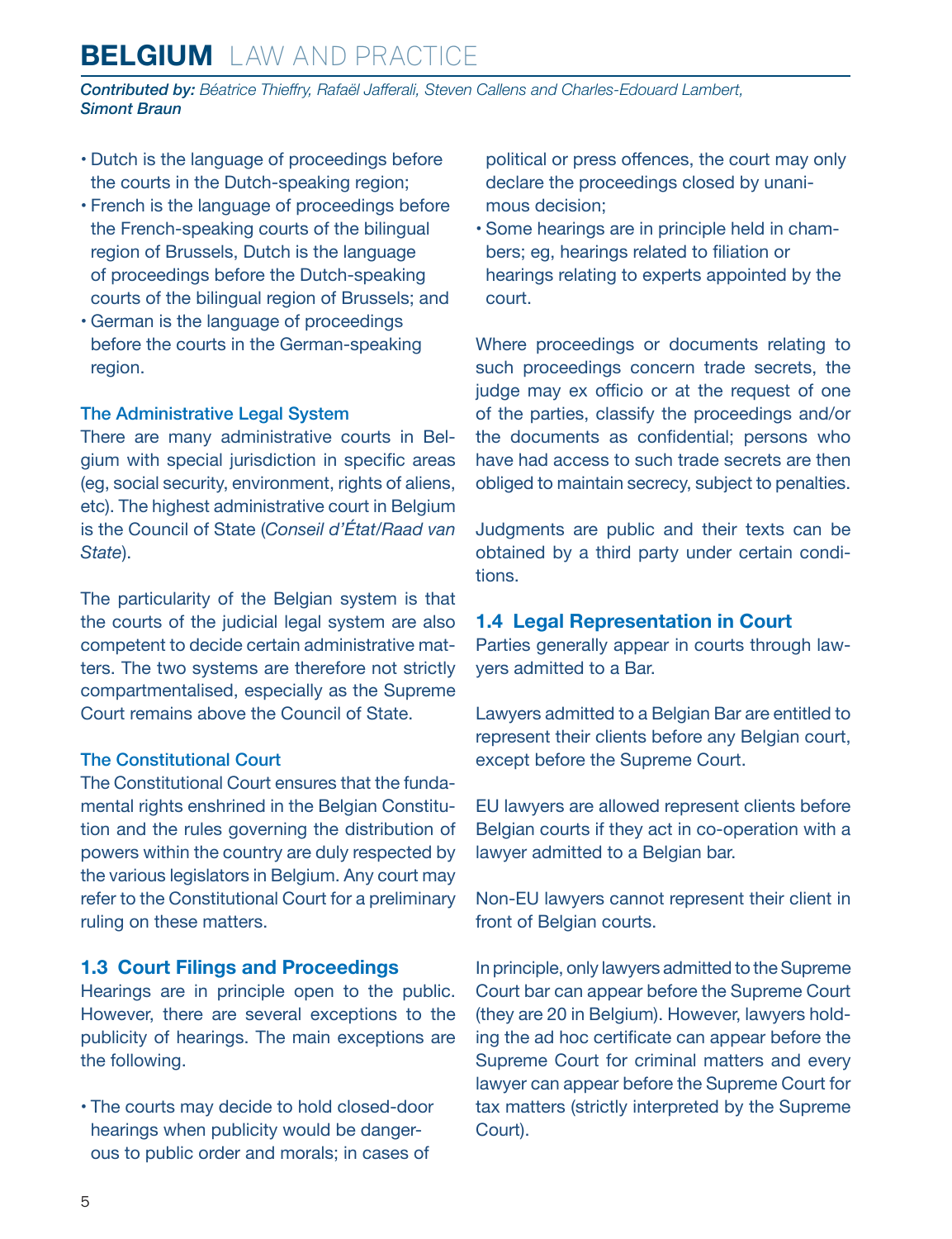#### <span id="page-5-0"></span>**2. LITIGATION FUNDING**

#### **2.1 Third-Party Litigation Funding**

Third-party funding is not subject to any specific regulation under Belgian law and is generally considered as permitted, subject to general rules of ethics and civil law principles. Specific rules may apply in the context of (international) arbitration.

Notably, the third-party funder does not have to be accredited as a credit institution by the National Bank of Belgium.

Third-party funding may occur through class action in Belgium (see **3.7 Representative or Collective Actions**) where the representative association may finance the proceedings with a third-party funder. The representative should declare the third-party funding in the proceedings, pursuant to the EU recommendation of 11 June 2013 on common principles for injunctive and compensatory collective redress mechanisms in the member states concerning violations of rights granted under Union Law and Directive 2020/1828 of 25 November 2020 on representative actions for the protection of the collective interests of consumers and repealing Directive 2009/22/EC (yet to be implemented in Belgian law).

#### **2.2 Third-Party Funding: Lawsuits**

Because no specific regulation applies to thirdparty funding in Belgium (see **2.1 Third-Party Litigation Funding**), virtually all types of lawsuits are available for third-party funding.

#### **2.3 Third-Party Funding for Plaintiff and Defendant**

Because no specific regulation applies to thirdparty funding in Belgium (see **2.1 Third-Party Litigation Funding**), both the plaintiff and the defendant can use third-party funding.

#### **2.4 Minimum and Maximum Amounts of Third-Party Funding**

Because no specific regulation applies to thirdparty funding in Belgium (see **2.1 Third-Party Litigation Funding**), the amount that can be subject to a third-party funding is not limited to a minimum or maximum.

#### **2.5 Types of Costs Considered under Third-Party Funding**

Because no specific regulation applies to thirdparty funding in Belgium (see **2.1 Third-Party Litigation Funding**), virtually all costs incurred by a party in judicial or arbitral proceedings can be subject to third-party funding.

#### **2.6 Contingency Fees**

On the one hand, because no specific regulation applies to third-party funding in Belgium (see **2.1 Third-Party Litigation Funding**), contingency fees for third-party funders are permitted and are not subject to any rule.

On the other hand, contingency fees for lawyers are not specifically regulated for third-party funding but are subject to general principles. Contingency fees for lawyers are permitted under Belgian law in addition to ordinary fees. However, "no win no fee" agreements whereby the lawyer only undertakes to receive fees if the case is won are prohibited under Belgian law. If parties decided to fix the fees on the basis of the outcome of the case, the lawyer and their client(s) must determine in advance and clearly inform the client on:

- how the outcome of the case is to be determined;
- how the fees in relation to the result will be calculated;
- when to calculate those fees.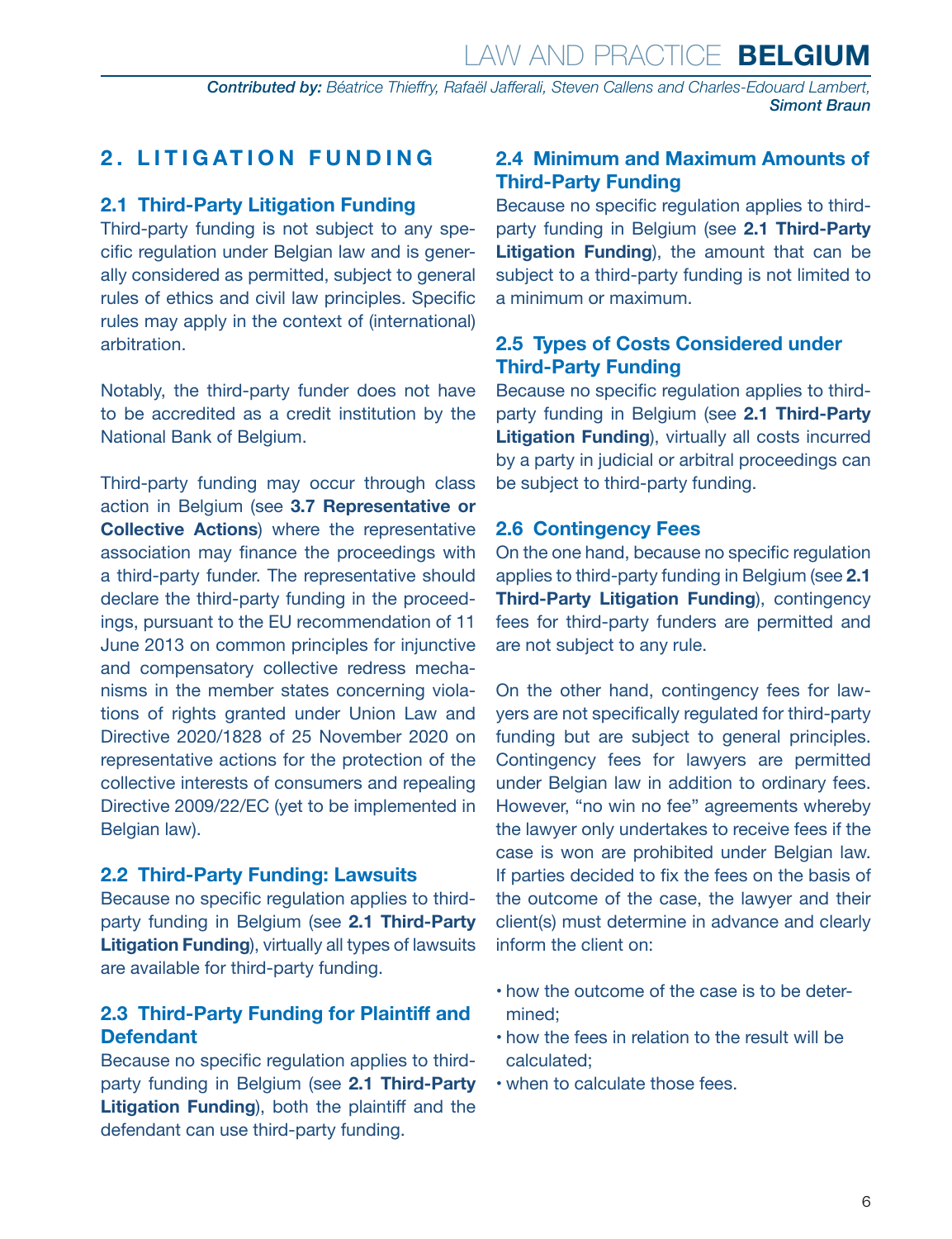## <span id="page-6-0"></span>**BELGIUM** LAW AND PRACTICE

*Contributed by: Béatrice Thieffry, Rafaël Jafferali, Steven Callens and Charles-Edouard Lambert, Simont Braun*

#### **2.7 Time Limit for Obtaining Third-Party Funding**

Because no specific regulation applies to thirdparty funding in Belgium (see **2.1 Third-Party Litigation Funding**), no time limit for obtaining third-party funding applies under Belgian law.

#### **3. INITIATING A LAWSUIT**

#### **3.1 Rules on Pre-action Conduct**

Pre-action conduct may be warranted in three main situations.

First, the judge must encourage parties to resort to alternative dispute resolution methods, especially in family matters, and may impose a onemonth stay of the proceedings if they consider that the parties could resolve their dispute amicably or through mediation.

Second, in some cases, the parties are legally obliged to attempt conciliation before the start of the proceedings, mainly in residential lease, farm lease and employment matters. When an attempt at conciliation is mandatory, failure to comply with this may lead to various sanctions, ranging from a stay of the proceedings until a conciliation attempt has been made, to the inadmissibility of the claim or the nullity of the judgment.

Third, the sending of a formal notice may be required by the applicable contract law before relying on some remedies (such as the termination of contract). Depending on the case, the lack of such formal notice can be sanctioned by denying the right to legal interest on damages or even by rejecting the claim.

#### **3.2 Statutes of Limitations**

In principle, the limitation period for claims related to a personal right is ten years after the right accrues.

As an exception, claims for damages based on non-contractual civil liability lapse five years after the victim becomes aware of the damage and of the identity of the liable person, and in any case, 20 years after the fact that caused the damage occurred.

Certain specific claims are subject to special limitation periods; eg, claims related to rent arrears lapse after five years.

The limitation periods are suspended in various instances, including when they run between spouses, against minor children or against those who lack capacity.

The limitation periods may be interrupted for various causes. The most common cause is the filing of a claim before the courts. The interruption lasts until a final decision.

#### **3.3 Jurisdictional Requirements for a Defendant**

The international jurisdiction of Belgian courts is assessed by the courts themselves. They mainly apply three instruments: the Belgian Code of Private International Law (for non-EU and non-EFTA states), the Recast Brussels EU Regulation No 1215/2012 (for EU member states) and the Lugano Convention of 30 October 2007 (for EFTA member states).

The general principle of those three instruments is that Belgian courts have international jurisdiction if the defendant is domiciled or has its registered seat in Belgium when the claim is lodged.

Other factors may apply when determining the international jurisdiction of Belgian courts; eg, appearance of the defendant without challenging the jurisdiction of the court, agreement of the parties, the place of performance of the obligation underpinning the claim, the situation of real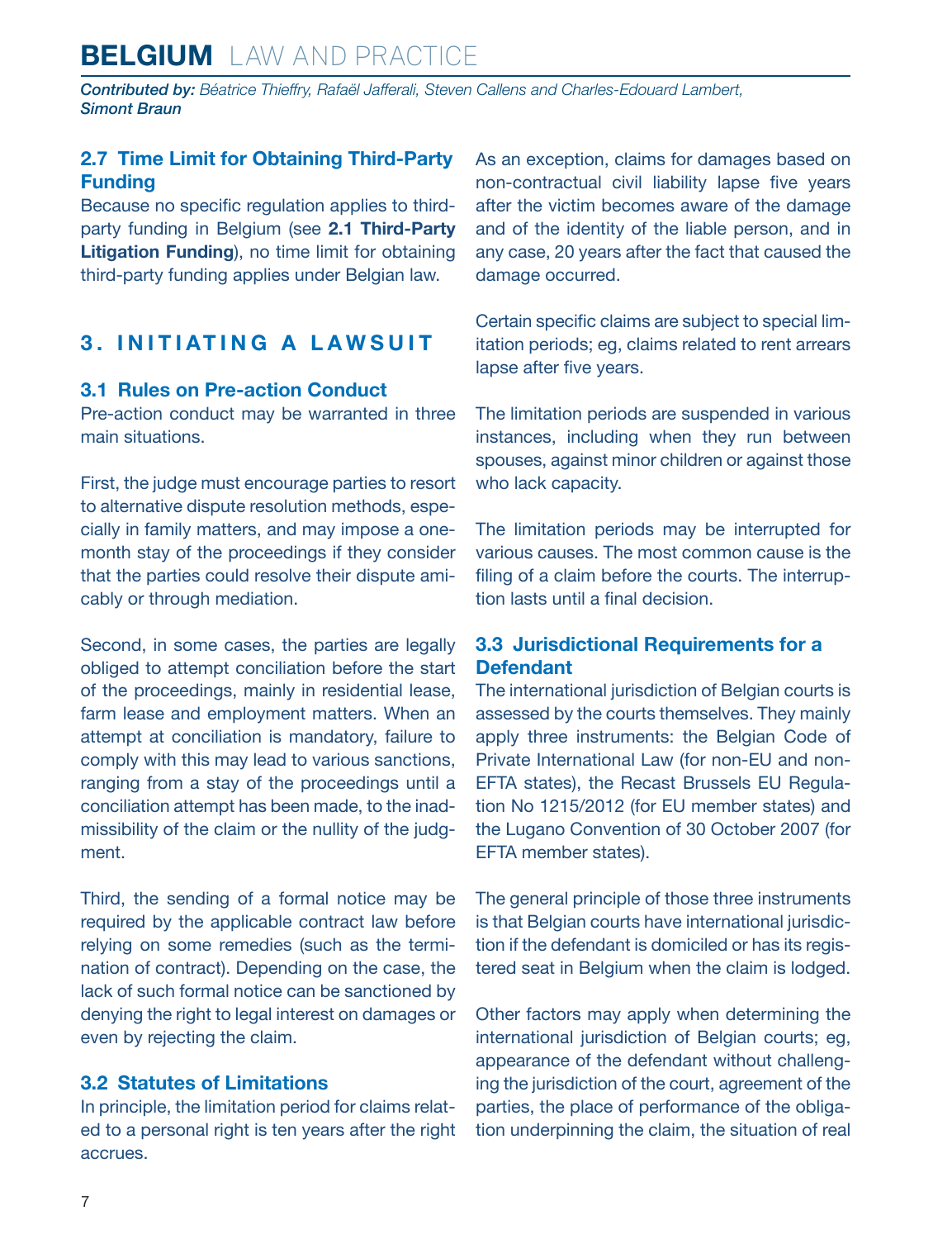*Contributed by: Béatrice Thieffry, Rafaël Jafferali, Steven Callens and Charles-Edouard Lambert, Simont Braun*

<span id="page-7-0"></span>estate property or the place where the harmful event occurred.

The national jurisdiction of Belgian courts is mainly covered by the Belgian Judicial Code. An agreement of the parties on the choice of place of jurisdiction in Belgium is generally accepted. In the absence of an agreement, the Belgian Judicial Code determines the competent court in a given territory.

#### **3.4 Initial Complaint**

In principle, a lawsuit is initiated by means of a summons to appear in court. A summons to appear in court must include certain things: the names of the parties, a statement of the claim and the reasons therefor, the court before which to appear and the time and place of the first hearing.

If the law so provides, the lawsuit may also be initiated by means of an application. Applications may be (i) unilateral, (ii) contradictory or (iii) joint. Unilateral applications begin ex parte proceedings. Contradictory applications begin adversarial proceedings where the defendant will be invited to appear in court. Joint applications begin adversarial proceedings where the defendant agreed to file the case with the court together with the claimant.

Under restrictive conditions, other means are admitted to initiate a claim: written pleadings, a registered letter, submission of the file to the clerk's office, etc.

The last written submissions of a party during the proceedings replace all the previous submissions and the initial complaint of the party. Therefore, the initial claim can be amended in subsequent submissions, new claims can be added and new parties can join. A new claim must be based on a fact or an act invoked in the initial complaint and may be lodged for the first time at the appellate level. An additional claim may also be made to supplement the principal claim by increasing or decreasing the claim to take account of facts which have arisen in the course of the proceedings and which are the consequences of those invoked in the initial complaint.

The initial complaint must be filed with the competent court in accordance with the rules on the allocation of jurisdiction between courts according to the language of the proceedings (see **1.2 Court System**).

#### **3.5 Rules of Service**

#### Summons to Appear in Court

A bailiff (sworn officer) delivers a copy of the summons to the sued party in person or, failing that, at their domicile or residence.

#### Application

An application is filed with the court by the claimant and then the clerk invites the parties to appear at the first hearing.

#### Party Sued outside Belgium

When the sued party has no domicile, residence or known address in Belgium, the summons can be served in the following ways.

- In accordance with Regulation (EC) No 1393/2007 for the service of documents to and from EU member states – the Regulation provides for service via a centralised entity or through a direct service of process to the addressee.
- In accordance with the Hague Convention for the service of documents to and from non-EU contracting states – the Convention provides for service via a central authority or through a direct service of process to the addressee.
- When the Regulation (EC) No 1393/2007 and the Hague Convention do not apply, in accordance with the Belgian Judicial Code –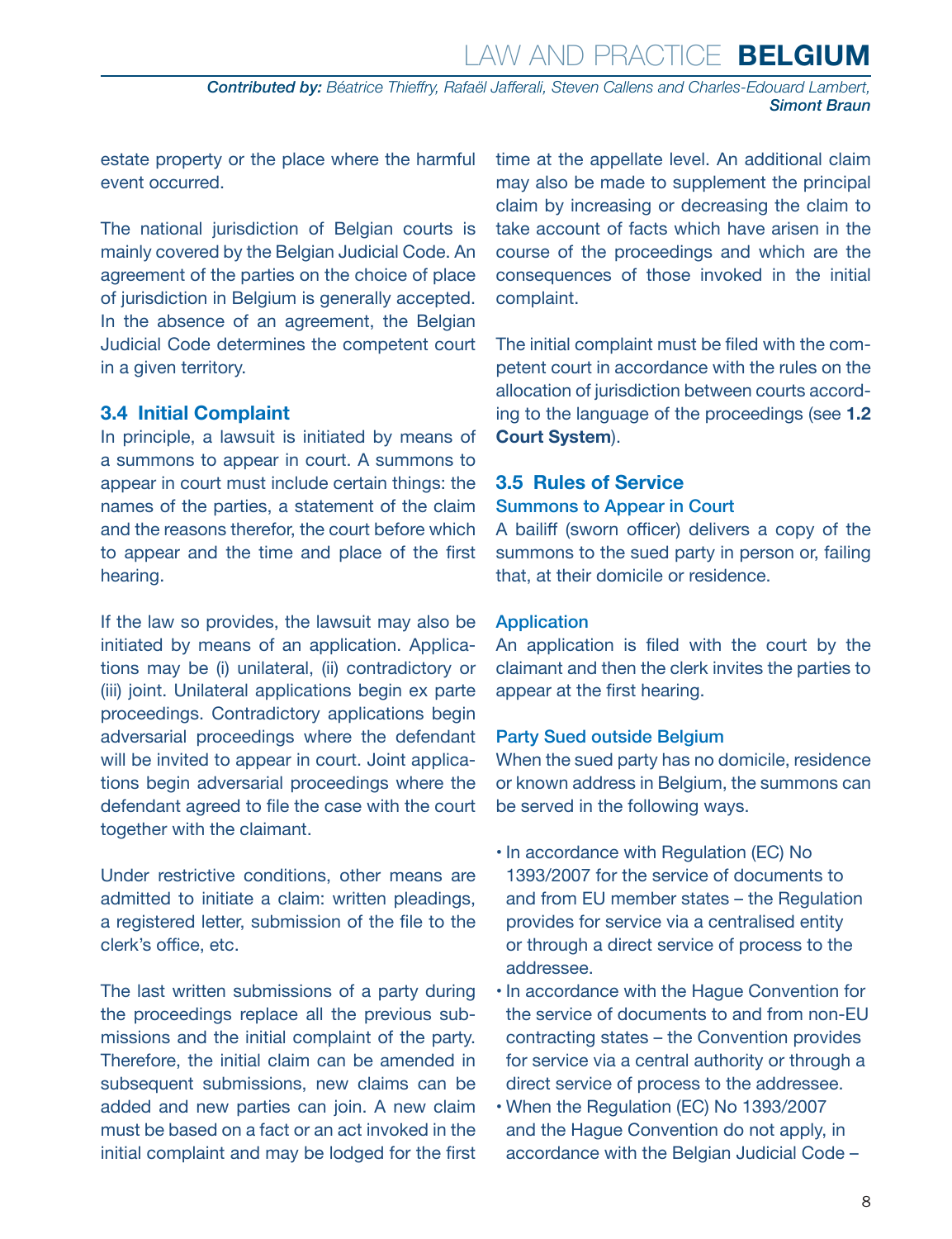<span id="page-8-0"></span>*Contributed by: Béatrice Thieffry, Rafaël Jafferali, Steven Callens and Charles-Edouard Lambert, Simont Braun*

the Code provides for service by registered mail at the domicile or residence of the sued party abroad.

#### **3.6 Failure to Respond**

Where a party is not present or represented by a lawyer at the first hearing or at a subsequent hearing, the judge renders a judgment by default.

The judge shall grant the reliefs claimed by the claimant unless they are contrary to the public order or must obviously be dismissed.

The party sentenced by default may appeal or, if the judgment is not subject to appeal, file an opposition to it.

#### **3.7 Representative or Collective Actions**

Class actions are allowed under Belgian law but only on behalf of consumers or SMEs.

Conditions for class actions are laid down in the Belgian Economic Code. In substance:

- there must be a potential violation by the defendant of its contractual obligations or of specifically legally listed laws or regulations, most notably Belgian consumer protection rules of the Economic Code, Regulation 2016/679 on General Data Protection or Regulation 261/2004 on air passengers rights;
- the action is brought by a "representative" who fulfils the conditions laid down by law; and
- a class action seems more effective than an ordinary action.

For consumers who are Belgian residents, both opt-in and opt-out systems may apply depending on the circumstances of the case, which will be assessed by the court. For consumers who are not Belgian residents, only the opt-in system applies.

The proceedings for collective actions include two distinctive phases: one phase relates to the (in)admissibility of the collective claim and the other relates to the merits thereof. If the court declares the action admissible, the judgment must grant a period of a minimum of three and a maximum of six months to the parties to enter into negotiations to find an amicable solution. The settlement reached between the parties must then be approved by the judge (see **8.1 Court Approval**).

The class action to which consumers may opt in, or from which they may opt out, is described by the judgment deciding the admissibility of the collective action.

#### **3.8 Requirements for Cost Estimate**

Under Belgian law and the Belgian Codes of Conduct for lawyers, lawyers admitted to Belgian Bars are required to inform their client of the fees, costs and disbursements.

The Codes of Conduct also provide that lawyers must inform their clients of the elements that could influence the amount of their fees, such as the urgency, the complexity and nature of the case, the reputation of the lawyer, the chance of recovery of the amount claimed, etc.

In complex litigation, an engagement letter is often signed to address these questions.

#### **4 . P R E - T R I A L PROCEEDINGS**

#### **4.1 Interim Applications/Motions**

Belgian law does not recognise a difference between pre-trial and trial procedures.

Under Belgian law, at any time during the proceedings before a final judgment is rendered on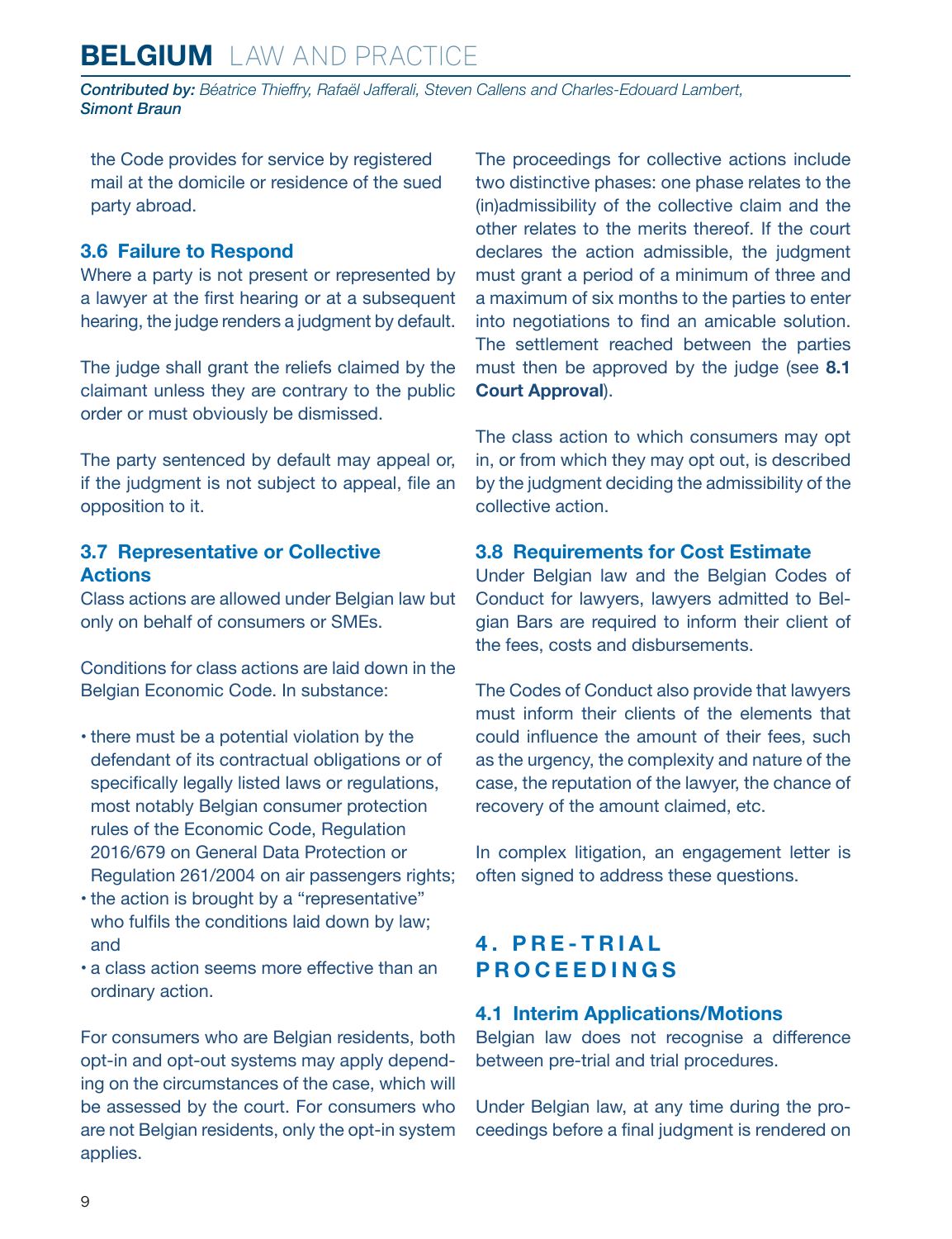*Contributed by: Béatrice Thieffry, Rafaël Jafferali, Steven Callens and Charles-Edouard Lambert, Simont Braun*

<span id="page-9-0"></span>the merits, a party may move for interim measures and reliefs.

The goal of such measures or reliefs can be twofold:

- to investigate the case (eg, a visit to relevant premises or appointment of an expert to give an opinion to the court on matters of fact); or
- to organise the situation of the parties on an interim basis until the situation changes or a final judgment is rendered (eg, injunction not to hold a general meeting of shareholders).

Any measure or relief may be requested, provided that it is of reasonable interest to the party requesting it and is appropriate. In addition, the measures must be reversible in the event of a contrary decision by the judge on the merits of the case.

#### **4.2 Early Judgment Applications**

Because Belgian law does not make a distinction between pre-trial and trial procedures, it does not have a procedure to adjudicate the case without a trial or a substantive hearing.

However, for non-complex claims that can be argued briefly, a party may move during the first hearing, at the onset of the proceedings, for early judgment (expedited procedure) on some or all of the disputed issues.

The judge is free to grant or refuse this motion. If it is granted, the judge will either hold the case over at the introductory hearing or adjourn it to an earlier date.

The claimant must move for early judgment in the document initiating the proceedings.

#### **4.3 Dispositive Motions**

Because Belgian law does not make a distinction between pre-trial and trial procedures, no dispositive motions can be made before trial or a substantive hearing.

However, an early judgment application can be made in the document with which the proceedings are initiated and, if the court grants this application, it may dispose of the case in a manner similar to a summary judgment.

#### **4.4 Requirements for Interested Parties to Join a Lawsuit**

Joinder may be (i) voluntary or (ii) forced.

Voluntary joinder is made by the joining party by an application.

Forced joinder is made by the claimant or the defendant by summoning the joining party to appear in court or by filing submissions against another party already present in the proceedings.

Joinder may also be (i) protective or (ii) aggressive.

A protective joinder aims at safeguarding the interests of the joining party or of one of the other parties to the case.

An aggressive joinder aims at obtaining a judgment or a guarantee against the joining party.

The joinder can be lodged at any time until the closing of the proceedings but cannot delay the judgment of the main case. However, an aggressive joinder cannot be lodged for the first time at the appellate level and a forced joinder must be lodged at a time when the joining party can still defend itself.

#### **4.5 Applications for Security for Defendant's Costs**

If the Belgian defendant so requests, the foreign plaintiff/claimant must pay a sum of money as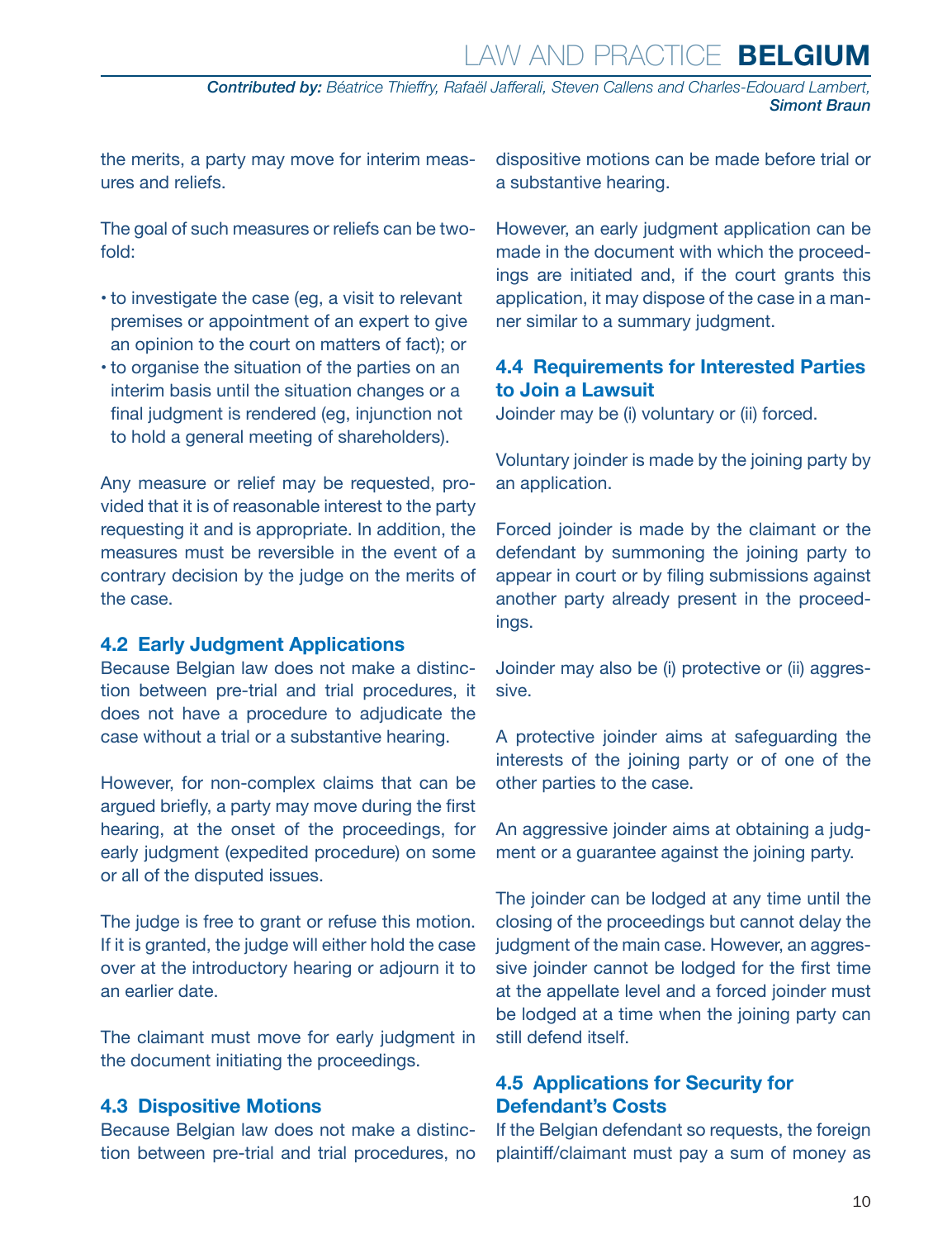<span id="page-10-0"></span>*Contributed by: Béatrice Thieffry, Rafaël Jafferali, Steven Callens and Charles-Edouard Lambert, Simont Braun*

a security for the defendant's costs (cautio judicatum solvi). The judge sets the amount of this security.

This regime cannot be applied to a plaintiff/ claimant who is a national of an EU member state or of other states with which Belgium has concluded an international treaty in this respect.

The Belgian Constitutional Court decided that this difference of treatment is discriminatory and the Belgian law in this respect should have been amended by 31 August 2019. However, such an amendment has not yet taken place.

#### **4.6 Costs of Interim Applications/ Motions**

There are no specific rules regarding the costs of interim applications/motions in Belgian law.

When the provisional measure concerns an expert opinion, the judge orders one or more parties to pay in advance for the expert.

When interim measures are granted, courts do not deal with the costs at this stage of the proceedings since the dispute is not yet exhausted. The court settles this point when it gives its final judgment on the merits of the case.

#### **4.7 Application/Motion Timeframe**

Interim measures and reliefs are legally dealt with under an expedited procedure.

The timeframe for such interim measures and reliefs can vary from a few days to a couple of months depending on the appreciation and organisation of the courts.

In case of genuine emergency, specific proceedings can be filed before the president of the court. In contradictory emergency proceedings, a judgment can be obtained within a few weeks or a few days. If the circumstances objectively justify it, emergency ex parte proceedings can be filed and a judgment can be rendered within a couple of days or a few hours, subject as the case may be to a further contradictory debate at a later stage.

#### **5. DISCOVERY**

#### **5.1 Discovery and Civil Cases**

There is no discovery as such available in civil cases in Belgium. However, the Belgian Judicial Code lists six procedures for taking evidence. This list is not exhaustive and contains the production of documents, the hearing of witnesses and questioning of parties.

The court conducts the procedure but the parties may be required to co-operate. For instance, the judge may order a party to produce a document when such a document may be useful for the solution of the dispute. The judge specifies the document(s) to be produced in its judgment and determines whether it should be filed as an original or a copy.

The forced production of a document concerns a document in the broad sense: it may concern a written document, photographs, records, computer data, password, etc. However, the document needs to be specifically identified. "Fishing expeditions" (where a party tries to obtain documents described in general terms without being able to explain why such documents would be relevant for the outcome of the case) are prohibited.

There is no mechanism by which the scope and/ or costs of the process described above can be curbed. There are, however, some exception to the possibility for the judge to order the production of a document in case of legitimate reason for refusing production, such as trade secrecy or legal privilege.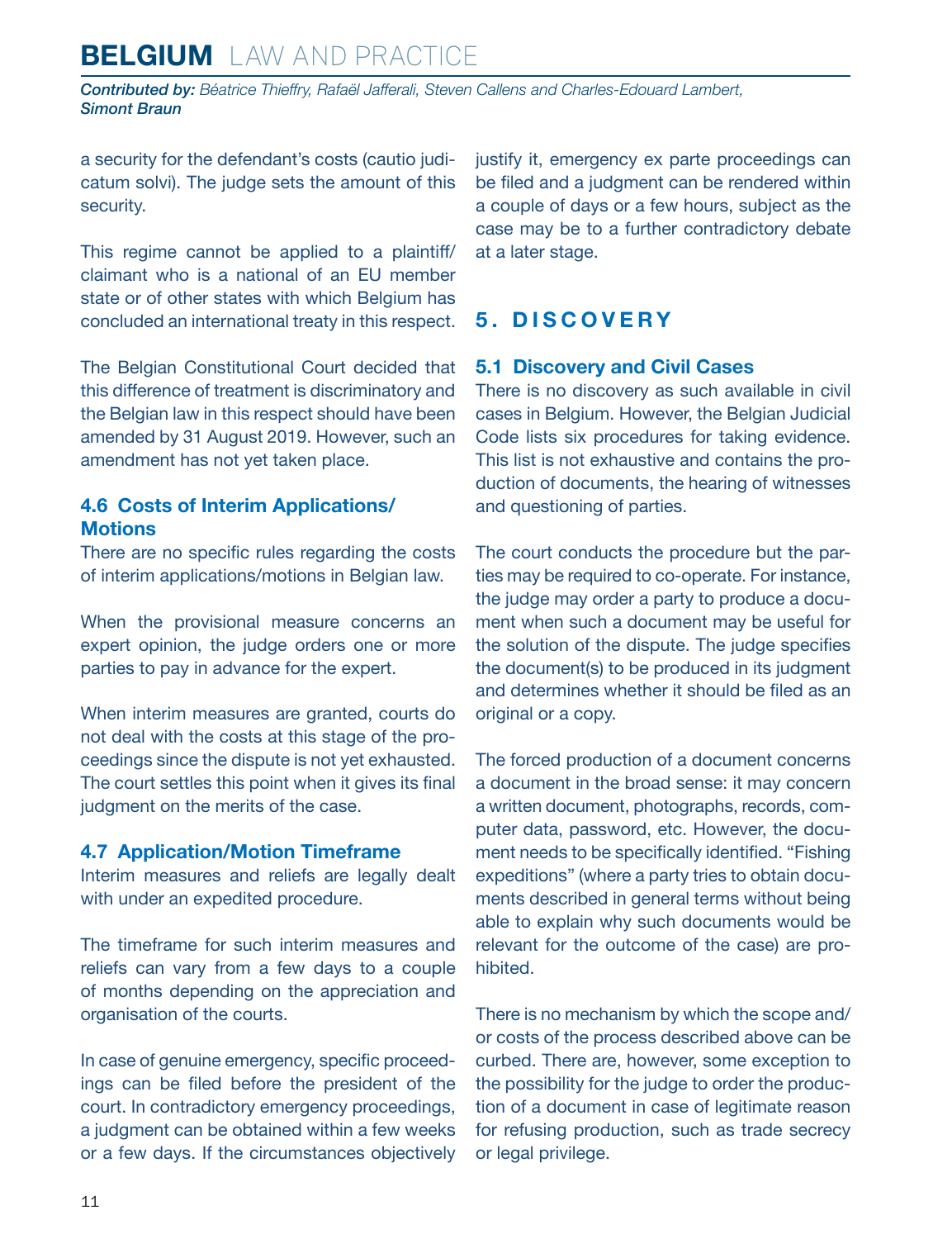*Contributed by: Béatrice Thieffry, Rafaël Jafferali, Steven Callens and Charles-Edouard Lambert, Simont Braun*

#### <span id="page-11-0"></span>**5.2 Discovery and Third Parties**

In the same way that the judge may order the production of documents to one of the parties to the case (see **5.1 Discovery and Civil Cases**), the judge may order the production of document(s) to a third party if the document(s) requested is/are held by a third party.

The judge must invite the third party to file the original or a copy of the document(s) in the case file, in accordance with the terms of the judgment. The third party may make observations (eg, regarding a possible legitimate reason for refusing production, such as client-attorney privilege) and the parties may respond to them.

The judge then issues a judgment ordering or not the production of the document(s). The decision ordering the production of a document cannot be appealed or opposed.

**5.3 Discovery in this Jurisdiction** See **5.1 Discovery and Civil Cases**.

#### **5.4 Alternatives to Discovery Mechanisms** See **5.1 Discovery and Civil Cases**.

Generally, the parties in civil procedures produce evidence via exhibits filed with their written submissions. This evidence is automatically admitted in the record.

#### **5.5 Legal Privilege**

Belgium law recognises attorney-client privilege. Lawyers cannot disclose information learned from their clients and their work product is confidential.

In-house counsel have a duty of confidentiality in respect of legal advice they give to their employer in the course of their legal advice activities.

#### **5.6 Rules Disallowing Disclosure of a Document**

A party is allowed to refuse to disclose a document if they have a legitimate reason for doing so, such as legal privilege or trade secrets (see **5.1 Discovery and Civil Cases**). In the case of trade secrets, the court may allow the production of the document subject to additional measures aiming at ensuring their confidentiality (see **1.3 Court Filings and Proceedings**).

#### **6. INJUNCTIVE RELIEF**

#### **6.1 Circumstances of Injunctive Relief**

Injunctive relief may be awarded as interim measures or reliefs (see **4.1 Interim Applications/Motions**) or in emergency proceedings (see **4.7 Application/Motion Timeframe**).

Under Belgian law, anti-suit injunctions are not allowed. In the case of parallel proceedings (claims made on the same subject matter and with the same cause of action between the same parties acting in the same capacity), the judge or a party may raise a lis pendens objection.

#### **6.2 Arrangements for Obtaining Urgent Injunctive Relief**

Injunctive relief awarded as interim measures or reliefs follow the same timeframe as other motions (see **4.7 Application/Motion Timeframe**).

Injunctive relief awarded in emergency proceedings follow the same timeframe as other motions (see **4.7 Application/Motion Timeframe**).

#### **6.3 Availability of Injunctive Relief on an Ex Parte Basis**

Injunctive relief may be obtained on an ex parte basis in cases of absolute necessity, this includes situations: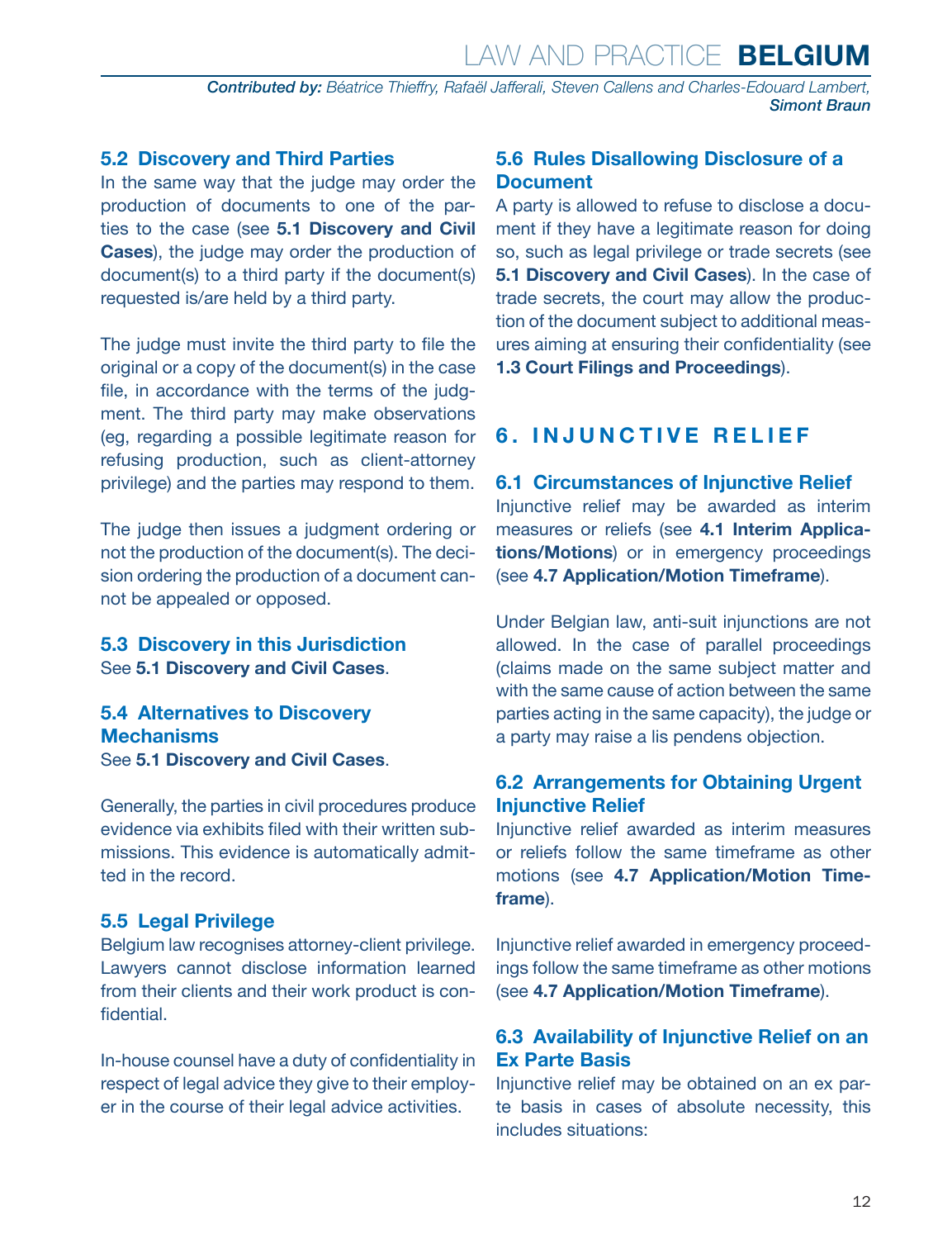<span id="page-12-0"></span>*Contributed by: Béatrice Thieffry, Rafaël Jafferali, Steven Callens and Charles-Edouard Lambert, Simont Braun*

- of exceptional or absolute urgency;
- where the nature of the measure requires surprise effect; and/or
- of the absence of an adversary or where it is impossible to identify the person(s) against whom the measure is sought.

In such a case, the addressee of the injunction may file an opposition against the injunction, which is then re-examined by the court in a contradictory debate.

#### **6.4 Liability for Damages for the Applicant**

As in ordinary proceedings, the respondent may claim damages where the applicant has not acted as a reasonably prudent and diligent applicant. The duty of good faith of the applicant is higher when they are acting on an ex parte basis. Moreover, if the claimant enforces an injunction while an appeal is pending and the Court of Appeal reverses the injunction, the claimant incurs a strict liability for the damage suffered by the defendant.

In addition, the respondent may claim an increase in the procedural allowance if the situation was manifestly unreasonable; eg, when the applicant acted in an abusive manner and made the case unnecessarily complex (see **11.1 Responsibility for Paying the Costs of Litigation**).

Finally, the judge may also decide to impose a civil fine on the applicant in the event of abuse of process by the applicant.

#### **6.5 Respondent's Worldwide Assets and Injunctive Relief**

When Belgian courts have international jurisdiction to rule on the merits, their jurisdiction also theoretically encompasses the jurisdiction to issue injunctive relief against worldwide assets of the respondent (see **3.3 Jurisdictional Requirements for a Defendant**). However, such a worldwide injunction may prove difficult to enforce abroad.

The judgment on these injunctive reliefs is enforced in a foreign country either pursuant to the Recast Brussels Regulation for EU member states or pursuant to the laws of the foreign country when this country is not an EU member state. The Recast Brussels Regulation imposes additional requirements for the enforcement abroad of an injunctive relief where it has been obtained ex parte or where the issuing court had no jurisdiction to rule on the merits of the case.

#### **6.6 Third Parties and Injunctive Relief**

A third party may be required by the judge to produce documents (see **5.2 Discovery and Third Parties**).

#### **6.7 Consequences of a Respondent's Non-compliance**

A respondent who does not comply with an injunctive relief faces the same consequences as a party who does not comply with a regular judgment.

The judgment on the injunctive relief may provide for periodic penalty payments if the party seeking the injunctive relief has so requested. The respondent who fails to comply with the terms of the injunction will then be required to pay the amount of the penalty payments set by the judge until it complies with the decision. Damages can also be claimed if the damage has been caused by the violation of the terms of the injunction.

No criminal sanction is foreseen in cases of noncompliance with a court order.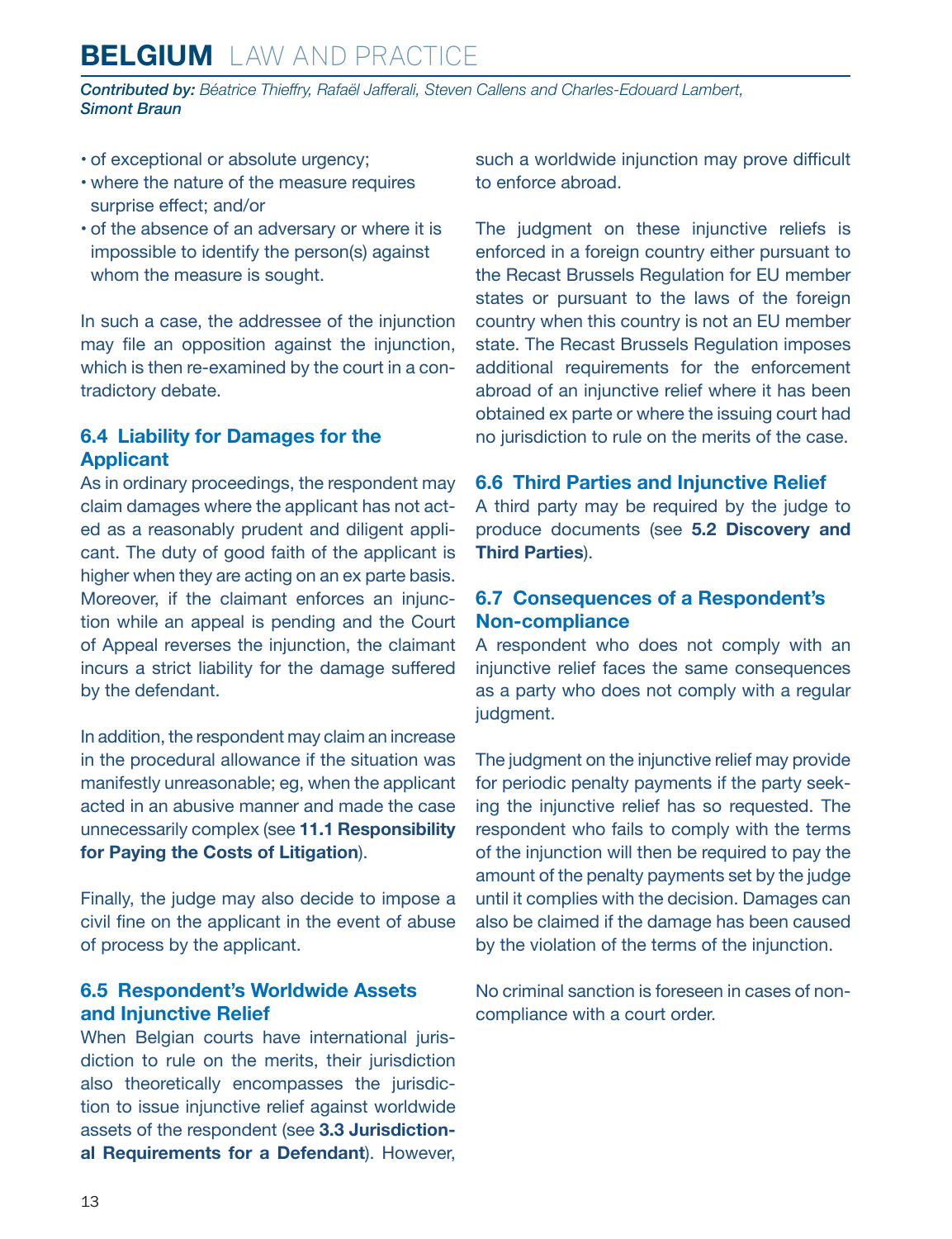#### <span id="page-13-0"></span>**7. TRIALS AND HEARINGS**

#### **7.1 Trial Proceedings**

In civil courts, the first hearing is usually used to determine how the case will be handled; ie, (i) by default (see **3.6 Failure to Respond**), (ii) with the expedited procedure (see **4.2 Early Judgment Applications**), or (iii) with the long circuit.

In this last case, a timetable to exchange written submissions is agreed between the parties or, failing this, imposed by the court. The number of written submissions per party varies depending on several factors, including the complexity of the case.

After the parties have exchanged their written arguments, a hearing is scheduled for oral arguments. The duration of the hearing is determined by the court, based on several factors including the estimations of the parties, the complexity of the case and the length of written submissions. Usually, the plaintiff delivers oral arguments first, then the defendant replies and finally, if necessary, the claimant delivers a short response to which the defendant can shortly respond. The judge(s) may also ask questions.

If the parties have jointly decided to do this – which they rarely do - the procedure can be solely in writing, without a hearing being set (see **1.1 General Characteristics of the Legal System**).

If an expert was appointed by the court to deliver a report (as an interim measure, see **4.1 Interim Applications/Motions**), the expert is generally not heard because they delivered the report in writing and will not be directly nor cross-examined at the hearing. However, the court may decide to summon the expert and ask them questions to clarify their findings.

In general, there are no witnesses heard at the hearings in civil cases.

Moreover, there is no jury in civil cases. The case is heard either in a one-judge court or in a three-judge court. At the end of the hearing, the judge closes the arguments. The judgment is not delivered immediately after the hearing. Legally, judgments must be delivered in the month after the closing of the arguments but circumstances may warrant a longer timeframe.

#### **7.2 Case Management Hearings**

Case management differs from court to court and there is no specific rule in this respect.

As explained in **7.1 Trial Proceedings**, the first hearing is usually a case management hearing. Some courts convene a hearing after the exchange of written submissions to verify if an oral-argument hearing can take place or if new written submissions are required. Some other courts schedule oral-argument hearings ex officio after written arguments have been filed, or schedule oral-argument hearings at the same time they determine the dates to exchange written arguments.

#### **7.3 Jury Trials in Civil Cases**

There are no jury trials available in civil cases under Belgian procedural law.

#### **7.4 Rules that Govern Admission of Evidence**

Under Belgian law, there is no specific trial relating to the admission of evidence, nor is there a systematic procedure for the collection of evidence prior to the commencement of the trial.

The basic principle is that whoever wants to assert a claim in court must prove the legal acts or facts on which it is based.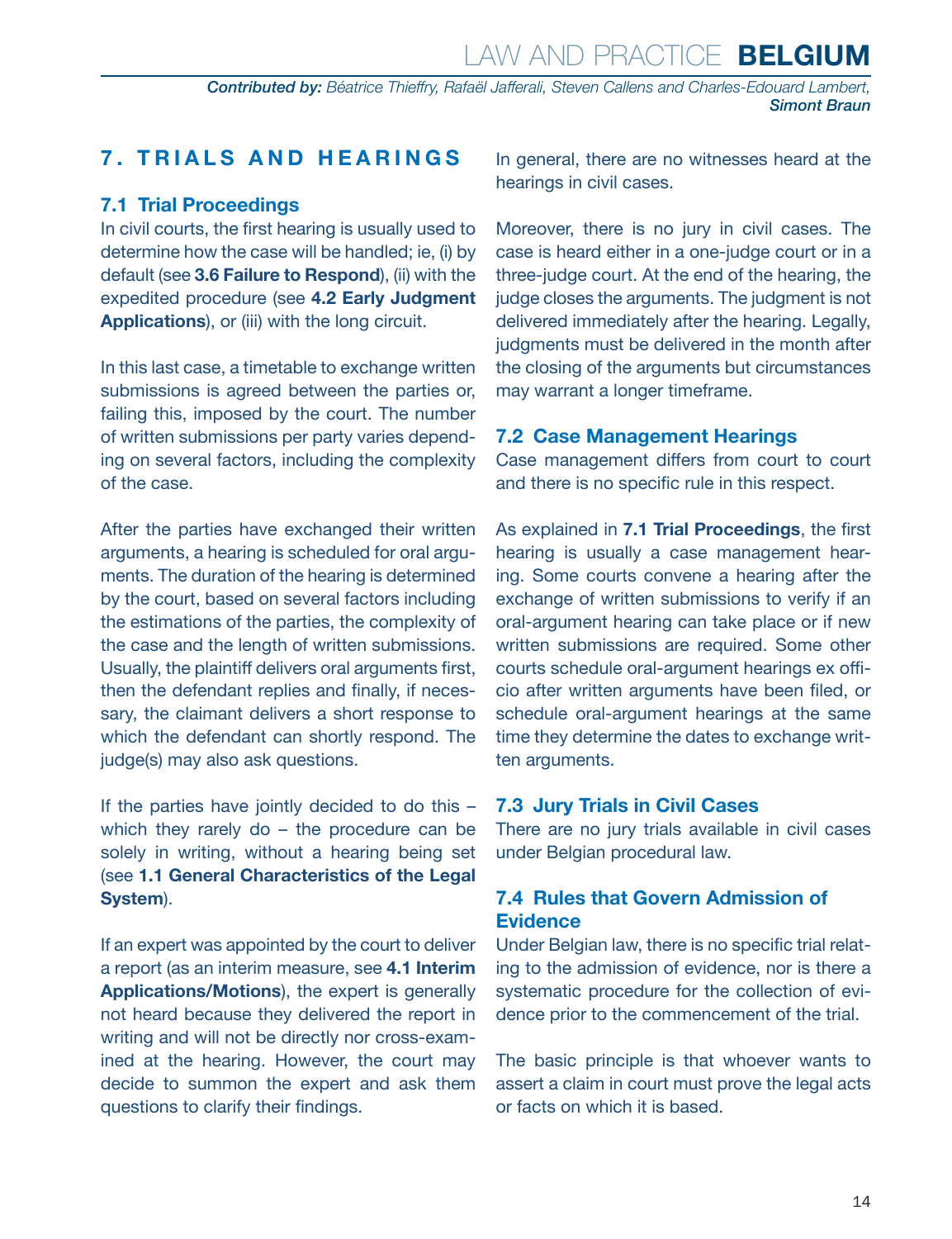<span id="page-14-0"></span>*Contributed by: Béatrice Thieffry, Rafaël Jafferali, Steven Callens and Charles-Edouard Lambert, Simont Braun*

The admission of evidence is broad. However, a distinction must be made between the probative value and the probative force of evidence:

- the probative value of evidence is its ability to convince the judge; and
- the probative force of evidence is the intensity with which a mode of proof binds the judge and the parties.

When a mode of evidence has a high probative force, the judge is bound by the evidence offered (eg, oaths, confessions and literal evidence). On the other hand, when the probative force is low, the judge assesses the probative value of the evidence (eg, testimonies, copies and presumptions).

According to a judgment of the Supreme Court of 14 June 2021, evidence obtained by illegal means (eg, recording a conversation between contractual partners without their consent) cannot automatically be struck from the record. The court must instead consider it, unless (i) the law provides otherwise, (ii) the illegal means used to obtain the evidence compromise the faithfulness of the evidence, or (iii) due process rights are compromised.

#### **7.5 Expert Testimony**

Under Belgian procedural law, expert testimony is permitted at trial. In practice, they are generally not presented orally but in written form.

Parties can file expert testimonies as exhibits, and courts may appoint experts to receive guidance on matters of fact (see **4.1 Interim Applications/Motions**).

Courts discretionarily assess the opinions of the experts they appoint and are not bound by them.

#### **7.6 Extent to Which Hearings Are Open to the Public**

In principle, hearings and transcripts of hearings are open to the public (constitutional obligation). Hearings may be held in chambers (not public) if there is a danger to public order and morals or in specific cases such as hearings related to filiation or hearings relating to experts appointed by the court (see **1.3 Court Filings and Proceedings**).

#### **7.7 Level of Intervention by a Judge**

The level of intervention of the judge during a hearing or a trial depends mainly on the judge. Traditionally, the judge listens to the parties and may ask some questions.

However, more and more judges are opting for an "interactive hearing", during which judges ask questions or where parties reply to each other's arguments without delivering their arguments all at once. In this context, the judge asks more questions and invites the parties to stress certain issues.

In civil cases, judgments are never given at the oral-argument hearing but are in principle delivered within one month (see **7.1 Trial Proceedings**).

#### **7.8 General Timeframes for Proceedings**

Usually, a judgment in civil matters can be obtained within about a year after the first hearing. An appeal is usually judged within three to five years. These figures may vary widely depending on the court and the complexity of the case.

The duration of interim, expedited or emergency proceedings can be dramatically shorter, as explained in **4.7 Application/Motion Timeframe**.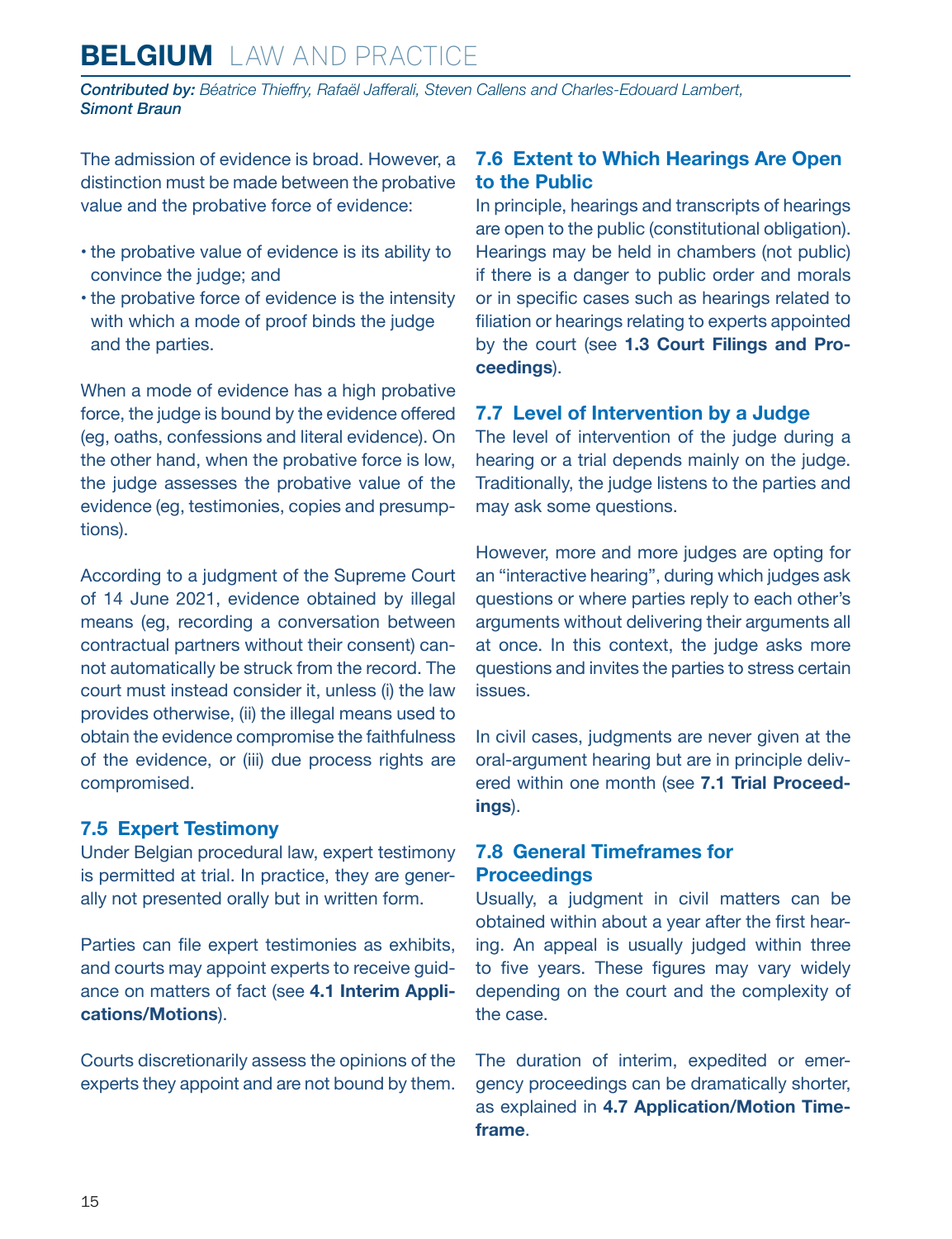#### <span id="page-15-0"></span>**8. SETTLEMENT**

#### **8.1 Court Approval**

Under Belgian law, court approval is generally not required to settle a lawsuit. Out-of-court settlement is therefore common. However, the parties may seek an approval of the settlement by the court in order to enforce the settlement more easily.

In some cases, the approval of the settlement by the court is required; ie, in class actions.

#### **8.2 Settlement of Lawsuits and Confidentiality**

Generally, no specific rules apply to the confidentiality of settlements. However, in practice, settlement agreements often contain a confidentiality clause.

However, in class actions where the settlement is approved by judgment, the judgment is in principle made public (see **1.3 Court Filings and Proceedings**).

#### **8.3 Enforcement of Settlement Agreements**

Once the settlement agreement is signed, it puts an end to the dispute and is res judicata between the parties.

The rules laid down in the settlement agreement are enforceable between the parties like any other agreement. In Belgium, enforcement includes specific performance.

#### **8.4 Setting Aside Settlement Agreements**

Settlement agreements can be set aside for the same causes as any other agreement (eg, lack of consent or illegal subject matter). As an exception, a mistake of law cannot be used to set the settlement aside.

#### **9 . D A M A G E S A N D JUDGMENT**

#### **9.1 Awards Available to the Successful Litigant**

In Belgian law, the scope of possible remedies available to a successful litigant covers specific performance and damages and is thus extremely wide: the courts can make an order to do, to not do, to give (possibly under periodic penalty payment if necessary) and to pay.

#### **9.2 Rules Regarding Damages**

Damages under Belgian law are remedial only: they repair the damage suffered by the victim. As a result, the maximum damages are limited to the compensation of the damage suffered by the victim. There are no punitive damages under Belgian law.

In contractual disputes, the liable person must repair the foreseeable damage, whereas in extra-contractual disputes, even the unforeseeable damage must be repaired.

However, in contractual disputes, the liable person must compensate unforeseeable damages if they were caused by wilful and wanton tort.

Rules fixing maximum damages may exist in certain matters; eg, in the context of directors' liability.

#### **9.3 Pre- and Post-Judgment Interest**

A successful party may collect interest based on the period before and after the judgment is entered.

There are two main kinds of interest.

• Interest on arrears: the purpose of this interest is to compensate the damage caused by the delay in paying a sum of money that is not damages.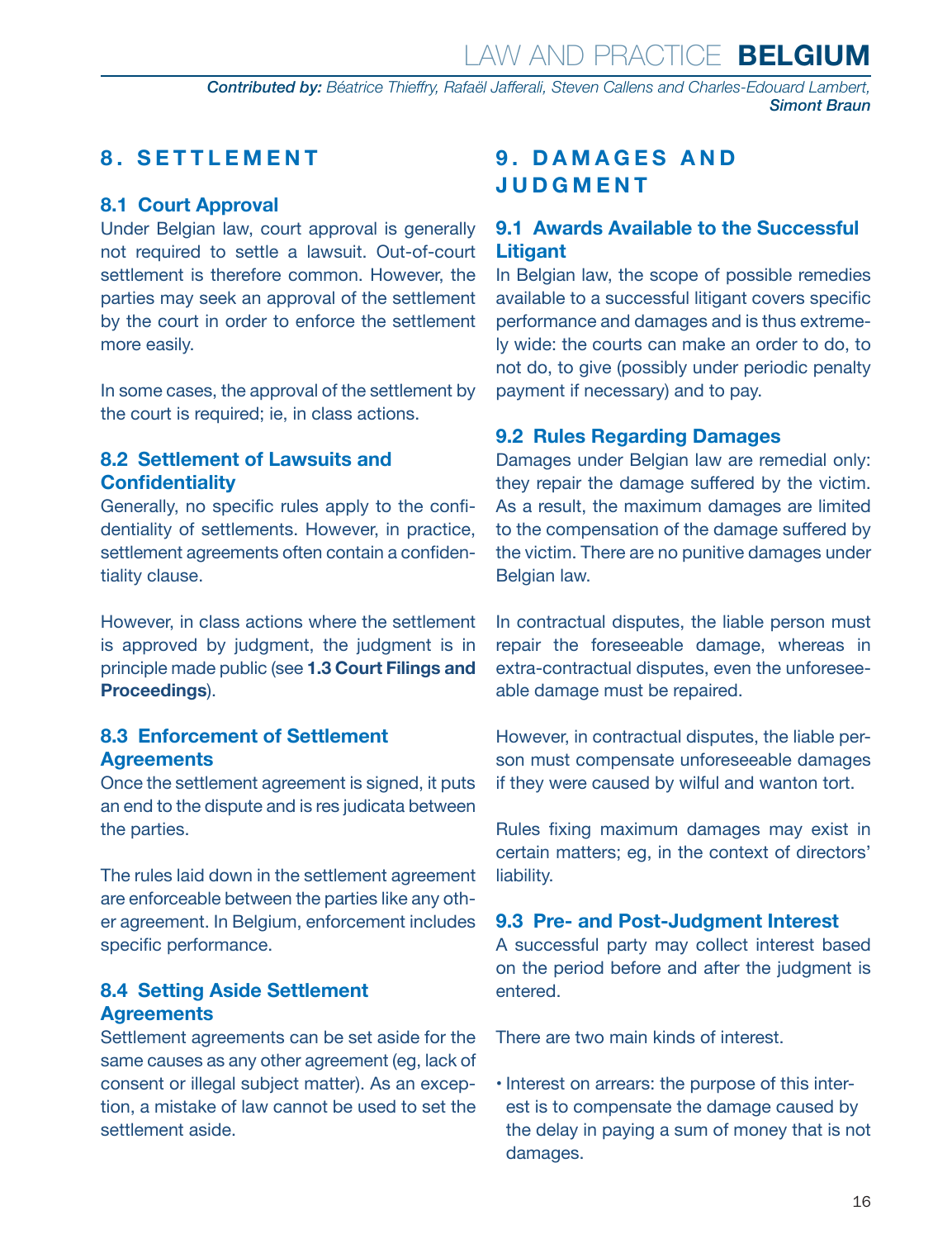<span id="page-16-0"></span>*Contributed by: Béatrice Thieffry, Rafaël Jafferali, Steven Callens and Charles-Edouard Lambert, Simont Braun*

• Compensatory interest: the purpose of this interest is to compensate the damage caused by the delay in paying damages (see **9.2 Rules Regarding Damages**).

#### Interest on Arrears

The rate of interest on arrears is in principle the legal rate. There are two rates: a "basic" rate and a higher rate for late payment in commercial transactions.

The parties can deviate from these statutory rates and determine conventional rates. If these rates are clearly too high or too low, the judge can derogate from the agreed rate.

The judge may also reduce the interest due, in particular, in the event of manifestly abusive behaviour by the creditor.

In general, interest on arrears starts to accrue:

- in the case of commercial transactions in principle, from the due date of the invoice; and
- for the rest from the date of the formal notice of default.

#### Compensatory Interest

Compensatory interest is set by the judge to compensate for the damage suffered in full.

Courts often use the statutory interest rates.

Courts also set the starting point of the time limit.

For both type of interest, interest runs until the payment or the fulfilment of the obligation which gave rise to the interest. They can therefore accrue after the judgment has been entered.

#### **9.4 Enforcement Mechanisms of a Domestic Judgment**

As soon as the domestic judgment is pronounced, it is in principle enforceable. However, enforcement is only possible once it has been served by a bailiff on the party against whom enforcement is sought.

Once it has been served, the judgment can be enforced by any means of law enforcement authority. Enforcement measures include seizures of assets, seizures of bank accounts and, in certain rare instances, personal coercion (eg, eviction from premises). Judgments of first instance ordering the payment of the money sum can only be enforced one month after the judgment has been served on the defendant.

If the court has granted penalty payment for non-performance of the obligation of the judgment, the penalty payment starts to run – at the soonest – when the judgment is served and is intended to induce the defaulting party to comply with the judgment.

#### **9.5 Enforcement of a Judgment from a Foreign Country**

The procedure for enforcing a judgment from a foreign country depends on whether the judgment was rendered by (i) a court of an EU member state or (ii) a court of a non-EU member state.

#### Judgment from an EU Member State

Under the Recast Brussels Regulation, a judgment rendered in an EU member state is automatically enforceable in the other EU member states without a specific procedure and without a declaration of enforceability. The defendant can, however, initiate proceedings to object to the enforcement in exceptional circumstances, such as a violation of public policy or of due process rights.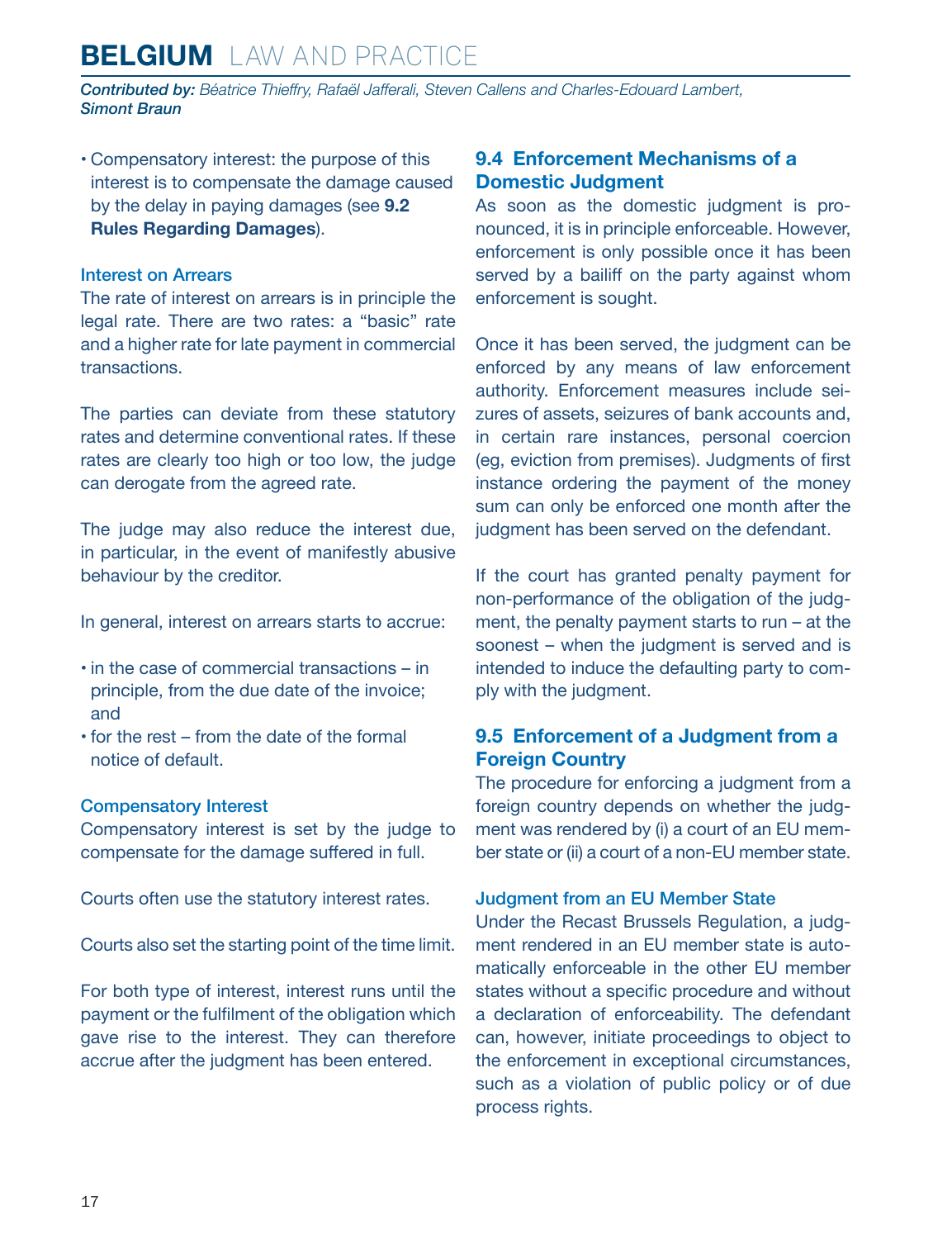*Contributed by: Béatrice Thieffry, Rafaël Jafferali, Steven Callens and Charles-Edouard Lambert, Simont Braun*

<span id="page-17-0"></span>The judgment will be enforced under the same conditions as a judgment rendered in Belgium.

#### Judgment from a non-EU Member State

A foreign judgment must be subject to an enforcement procedure to be enforceable in Belgium. This procedure is held before the Court of First Instance and is brought by unilateral (ex parte) application.

The party wishing to obtain enforcement must file:

- a copy of the foreign judgment;
- if the foreign judgment was rendered by default, the original or a certified copy of the document establishing that the document initiating the proceedings abroad was served to the person against whom enforcement is sought; and
- any document establishing that the judgment is enforceable in the country where it was rendered.

The court may refuse to recognise the foreign judgment for a limited number of reasons, including:

- recognition or enforcement would obviously be inconsistent with the public order;
- due process rights were violated;
- the decision was obtained in a matter where people cannot freely dispose of their rights to avoid the application of the national law that would normally be applicable according to the Belgian rules of conflict of laws;
- the decision can still be subject to recourse in the state where it was rendered;
- the decision is incompatible with a decision rendered in Belgium or a decision rendered abroad that can possibly be recognised in Belgium;
- the claim was filed abroad after it had been filed in Belgium, where the proceedings are

still ongoing between the same parties and on the same subject matter;

- Belgian courts had exclusive jurisdiction on the claim; and
- the jurisdiction of the foreign court was based only on the presence of the defendant in the state of this court or of property without relationship to the dispute.

The foreign judgment cannot be reviewed on the merits.

#### **10. APPEAL**

#### **10.1 Levels of Appeal or Review to a Litigation**

Appeal and similar mechanisms are classified in two categories in Belgium:

- the ordinary recourses; and
- the extraordinary recourses.

#### Ordinary Recourses

The main ordinary remedy against a judgment is the appeal.

The appeal is a remedy available in principle against any decision given at first instance, provided that the amount in controversy is EUR2,500 or more.

It allows the parties to challenge the decision of the first instance judge before a higher court in order to obtain the reversal of the first instance judgment. The case is reviewed on any issue of fact or law, without deference to the previous decision (de novo).

It is also possible to lodge an application to set aside judgments that are rendered by default if they are not subject to appeal.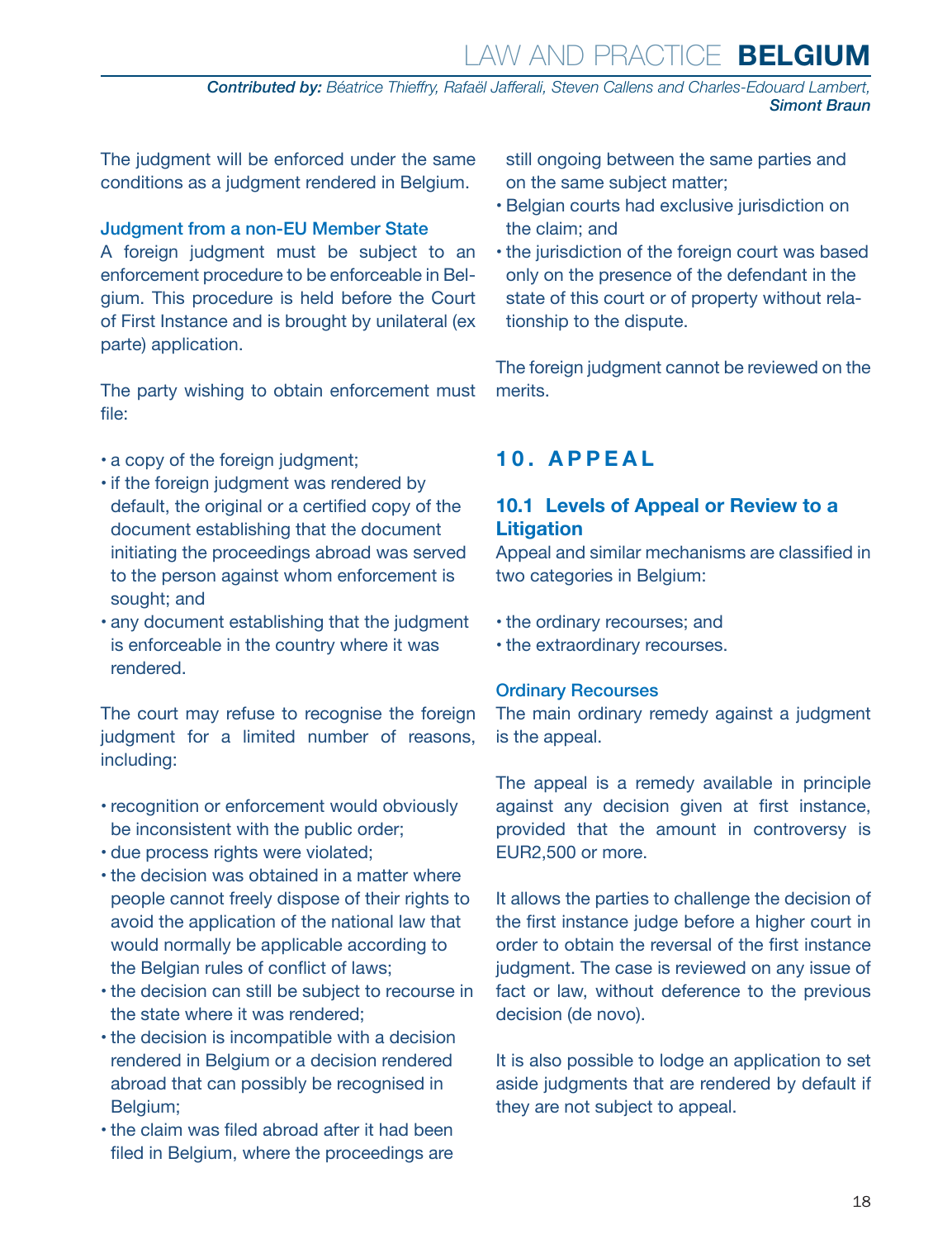<span id="page-18-0"></span>*Contributed by: Béatrice Thieffry, Rafaël Jafferali, Steven Callens and Charles-Edouard Lambert, Simont Braun*

#### Extraordinary Recourses

Two extraordinary remedies exist: (i) the appeal in cassation and (ii) the third-party opposition.

The appeal in cassation allows the Supreme Court to hear appeals against a judgment that cannot be subject to ordinary recourses. Its review is limited to questions of law only, to the exclusion of questions of fact.

The third-party opposition allows a person who was not a party or not represented in the first instance to challenge a decision that prejudices their rights.

#### **10.2 Rules Concerning Appeals of Judgments**

#### Appeal

Almost all judgments can be appealed under Belgian law.

However, certain conditions must be met, mainly that the amount in controversy exceeds EUR2,500 (see **10.1 Levels of Appeal or Review to a Litigation**).

The appeal is lodged by the party who has complaints against the judgment. Under Belgian law, the parties are entitled to an appeal as a matter of right and do not need to obtain the court's authorisation to appeal (certiorari).

The appeal constitutes a review: the Court of Appeal judges the case a second time, both in law and in fact, without deference to the previous decision (de novo).

#### Appeal in Cassation

An appeal in cassation may only be lodged against decisions that cannot be subject to ordinary recourses. It is possible to lodge an appeal in cassation without having first lodged an appeal before the Court of Appeal if an appeal was not possible.

Appeals in cassation before the Supreme Court can only be lodged by one of the 20 specialised lawyers authorised by the Minister of Justice to bring and conduct proceedings before the Supreme Court (except in criminal and tax matters, see **1.2 Court System**).

The Supreme Court can only rule on questions of law: any plea of fact, or of law containing factual elements, is rejected. The procedure before the Supreme Court is not a third instance procedure: the Court does not judge the dispute a third time. If the Supreme Court considers that the judgment it assesses is illegal, it will annul it accordingly and remand it to a court of the same level as the court that rendered the annulled judgment.

#### **10.3 Procedure for Taking an Appeal** Appeal

Usually, the appeal must be lodged within one month after the judgment has been served or, if applicable, from the date of the notification of the judgment.

An appeal is usually lodged by application to the Court of Appeal's registry (and in certain circumstances, by registered letter or by pleadings). The appellant must prove an interest in appealing and set out in the notice of appeal the complaints against the decision taken.

#### Appeal in Cassation

Usually, appeal in cassation must be lodged within three months after the judgment has been served or, if applicable, from the date of notification of the judgment.

The appeal in cassation is introduced by lodging an application at the Supreme Court's registry. The application must be signed by a lawyer admitted to the Supreme Court and served by a bailiff to the opposite party.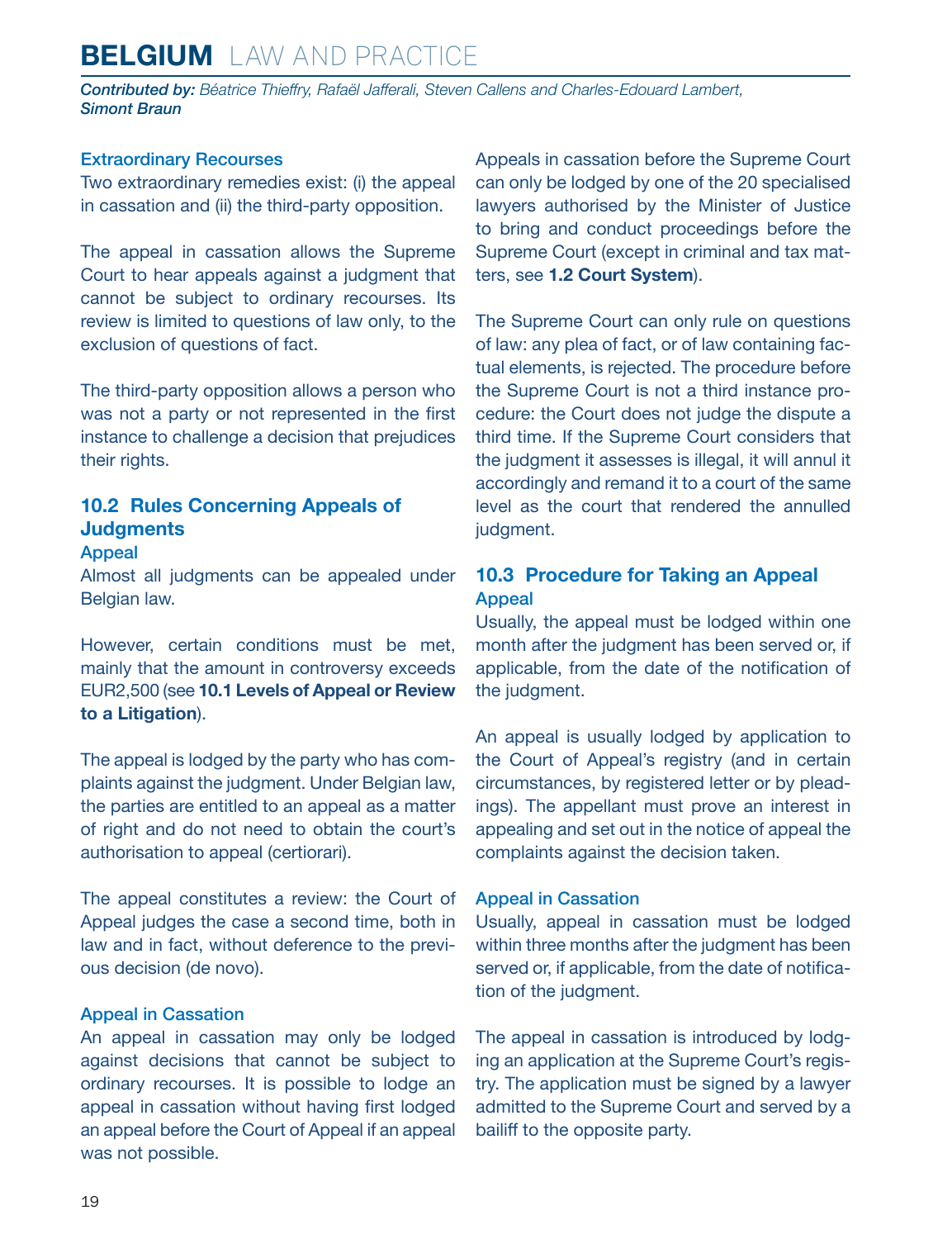#### <span id="page-19-0"></span>**10.4 Issues Considered by the Appeal Court at an Appeal**

Issues considered on appeal were addressed in **10.2 Rules Concerning Appeals of Judgments**.

Before the Court of Appeal, a new point that was not explored at first instance can be taken up. However, the appeal has a relative effect: if the main appeal is limited to attacking only certain aspects of the judgment given in the first instance and there is no cross-appeal, the Court of Appeal will only be able to rule within the limits of the appeal filed by the parties.

Before the Supreme Court, no new issue of fact can be considered. No new question of law can be raised, except if it pertains to public policy or if the Court of Appeal would have been bound to raise such an issue.

#### **10.5 Court-Imposed Conditions on Granting an Appeal**

Under Belgian law, the Court of Appeal cannot impose conditions on granting an appeal.

#### **10.6 Powers of the Appellate Court after an Appeal Hearing** Appeal

The Court of Appeal decides the case and may confirm the original judgment or modify the ruling, in whole or in part.

When the Court of Appeal confirms, even partially, an investigative measure ordered by the first instance judgment, the Court of Appeal must remand the case to the first judge.

#### Appeal in Cassation

The Supreme Court can confirm the judgment or annul it and remand the case, as explained in **10.2 Rules Concerning Appeals of Judgments**.

#### **11. COSTS**

#### **11.1 Responsibility for Paying the Costs of Litigation**

The unsuccessful party pays the costs, including the procedural allowance, the costs of entering the case on the docket and the costs of summons. The procedural allowance is set by the law and only partially covers attorneys' fees as a lump sum.

#### **11.2 Factors Considered when Awarding Costs**

The Court awards the cost to the successful party. The costs may however be shared if the respondent has made a counterclaim.

Regarding the procedural allowance, it is a lumpsum contribution to the other party's legal costs, the amount of which is determined according to the amount in controversy and may be increased or decreased within the limits set by the law in terms of:

- the unreasonableness of the situation;
- the complexity of the dispute;
- the financial capacity of the losing party; and
- the contractual indemnities agreed upon for the winning party.

The parties may, in their pleading, request the court to increase or decrease the procedural allowance. This request must be reasoned.

#### **11.3 Interest Awarded on Costs**

Interest can theoretically be awarded on costs but is rarely requested in practice. It is calculated as any other interest on arrears (see **9.3 Pre- and Post-Judgment Interest**).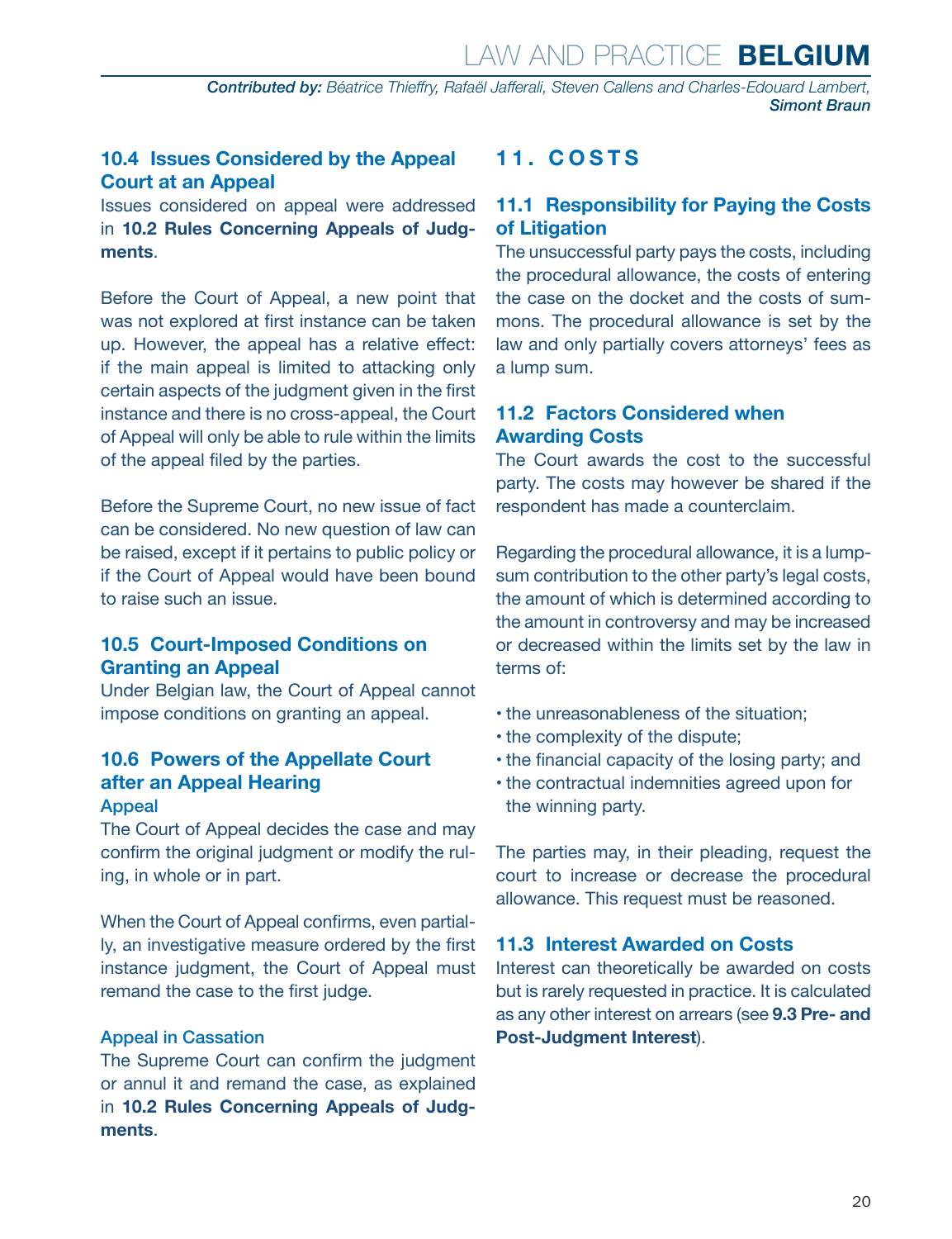<span id="page-20-0"></span>*Contributed by: Béatrice Thieffry, Rafaël Jafferali, Steven Callens and Charles-Edouard Lambert, Simont Braun*

#### **12. ALTERNATIVE DISPUTE RESOLUTION (ADR)**

#### **12.1 Views of ADR within the Country**

Alternative dispute resolution (ADR) is increasingly used in Belgium.

The most popular ADR method in Belgium is mediation, and then collaborative law and conciliation.

#### **12.2 ADR within the Legal System**

ADR is in principle not mandatory (with some exceptions, see **3.1 Rules on Pre-action Conduct**).

However, lawyers are legally obliged to inform their clients of the various ADR options and must at least try to find an amicable solution to the conflict if such an option seems possible.

The judge may ask the parties at the beginning of the proceedings if they have tried to resolve the dispute amicably and inform them of the possibilities of amicable resolution of their dispute. For this purpose, the judge may order the personal appearance of the parties in court.

The judge can even order that mediation be attempted, either ex officio or at the request of one of the parties.

#### **12.3 ADR Institutions**

It is only recently that institutions have begun to promote ADR more consistently.

Institutions are organising themselves in this respect, more and more lawyers are being trained in ADR, and trainee lawyers must follow ADR training.

#### **13. ARBITRATION**

#### **13.1 Laws Regarding the Conduct of Arbitration**

Rules regarding arbitrations seated in Belgium are set in the sixth part of the Belgian Judicial Code. Those rules are based on the UNCITRAL Model Law and only slightly differ from it, to favour arbitration. They cover default rules for the conduct of arbitrations and rules regarding the recognition and enforcement of arbitral awards.

Depending on the will of the parties, arbitrations seated in Belgium are either ad hoc or organised according to the rules of an arbitral institution (eg, the ICC or CEPANI, which is the Belgian Centre for Arbitration and Mediation).

#### **13.2 Subject Matters Not Referred to Arbitration**

The general rule is that disputes involving monetary matters as well as non-monetary matters that can be legally settled, may be referred to arbitration. Therefore, disputes involving nonmonetary matters that cannot be legally settled may thus not be referred to arbitration (eg, disputes related to personal status such as divorce, filiation or citizenship).

Specific rules also exclude arbitration for some types of disputes, notably:

- disputes between employers and employees arising out of an employment agreement;
- disputes between landlords and tenants in residential leases;
- non-contractual disputes with a public law entity; and
- disputes regarding the validity of certain intellectual property rights.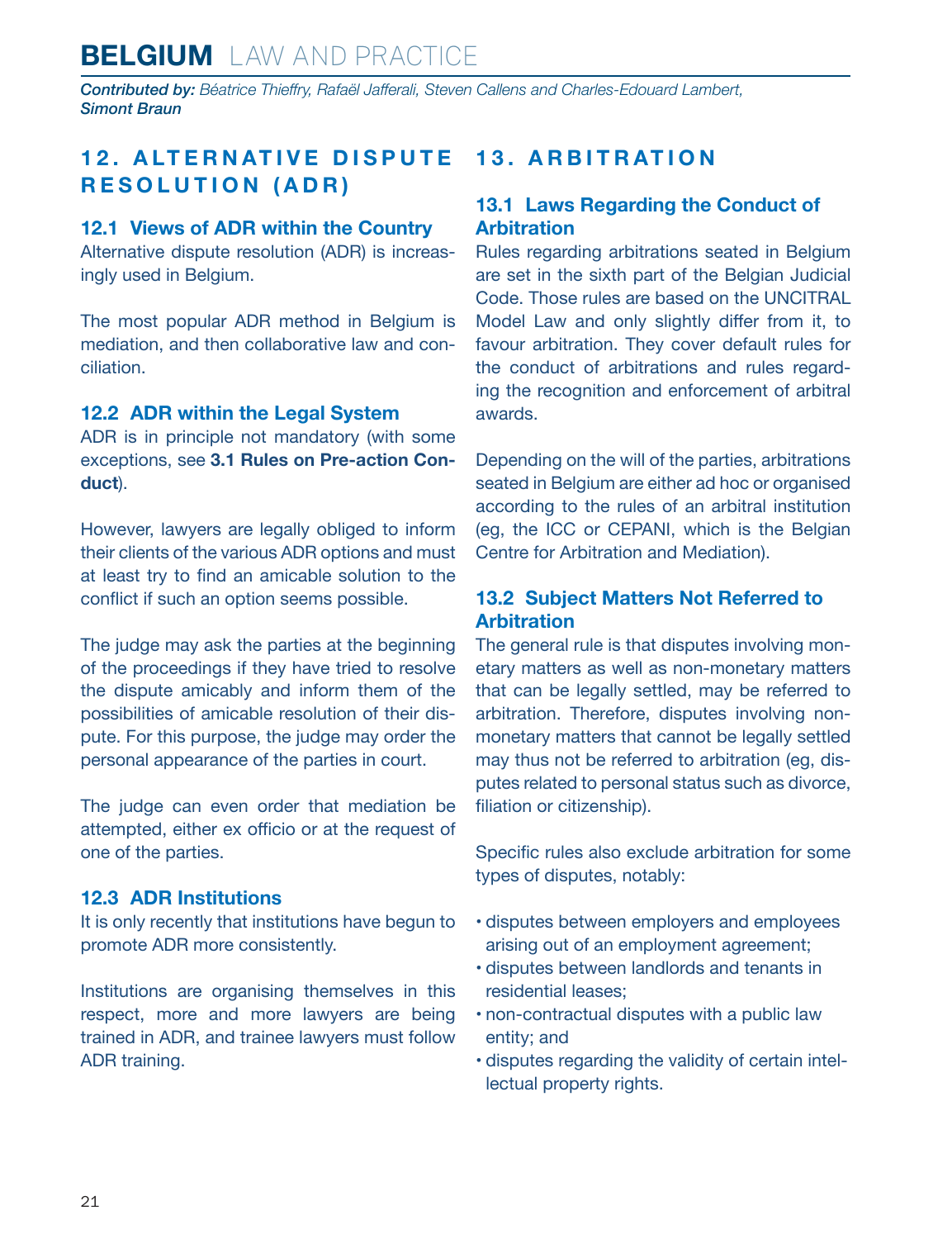#### <span id="page-21-0"></span>**13.3 Circumstances to Challenge an Arbitral Award**

Grounds for setting aside an arbitral award are limited.

The moving party must evidence that:

- a party to the arbitration agreement was incapacitated or that the arbitration agreement is not valid under the law applicable to this agreement;
- it was not informed of the designation of the arbitrator(s) or of the arbitral proceeding or that it could not defend its rights;
- the award decides a dispute that is not in the scope of the arbitration agreement or exceeds the terms of such agreement;
- the award is not reasoned;
- the composition of the arbitral tribunal or the procedure are not in accordance with the arbitration agreement; and
- the arbitral tribunal exceeded its powers.

The court might also set aside an arbitral award if:

- the subject matter of the dispute could not be referred to arbitration;
- the award violates public policy; and
- the award was obtained by fraud.

Some of the instances above lead to setting aside the arbitral award only if they had an influence on the award.

Except when there is fraud, a party must challenge the arbitral award within three months after the award was sent to such party. For fraud, the Belgian Constitutional Court decided in 2021 that the three-month time limit was unconstitutional. This needs to be addressed by the Parliament and, in the meantime, a challenge for fraud must be filed within a "reasonable period

given the circumstances, from the discovery of the fraud."

The court to which a challenge application is made cannot modify the award nor review the case without deference to the award (de novo) nor decide on the merits nor replace the assessment of the arbitral tribunal by its own assessment. The court can only set the award aside, dismiss the application or suspend the proceedings and remand the case to the arbitral tribunal for it to take measures to avoid the grounds for challenge.

#### **13.4 Procedure for Enforcing Domestic and Foreign Arbitration**

Awards can be enforced in Belgium after recognition by the Court of First Instance. If the award was rendered in a country with which Belgium has entered into a treaty, such treaty prevails over the rules mentioned below. Belgium is a party to, for example, the 1958 New York Convention on the Recognition and Enforcement of Foreign Arbitral Awards and to the 1965 Convention on the Settlement of Investment Disputes between States and Nationals of Other States.

The recognition proceeding is conducted ex parte.

The grounds for refusing recognition are limited and similar to the grounds for annulment enumerated in **13.3 Circumstances to Challenge an Arbitral Award**.

The judgment recognising and enforcing the award must be served to the party against whom enforcement is sought. Within one month after service, this party can file a third-party opposition against the recognition judgment.

The judgment refusing recognition or deciding the third-party opposition can be appealed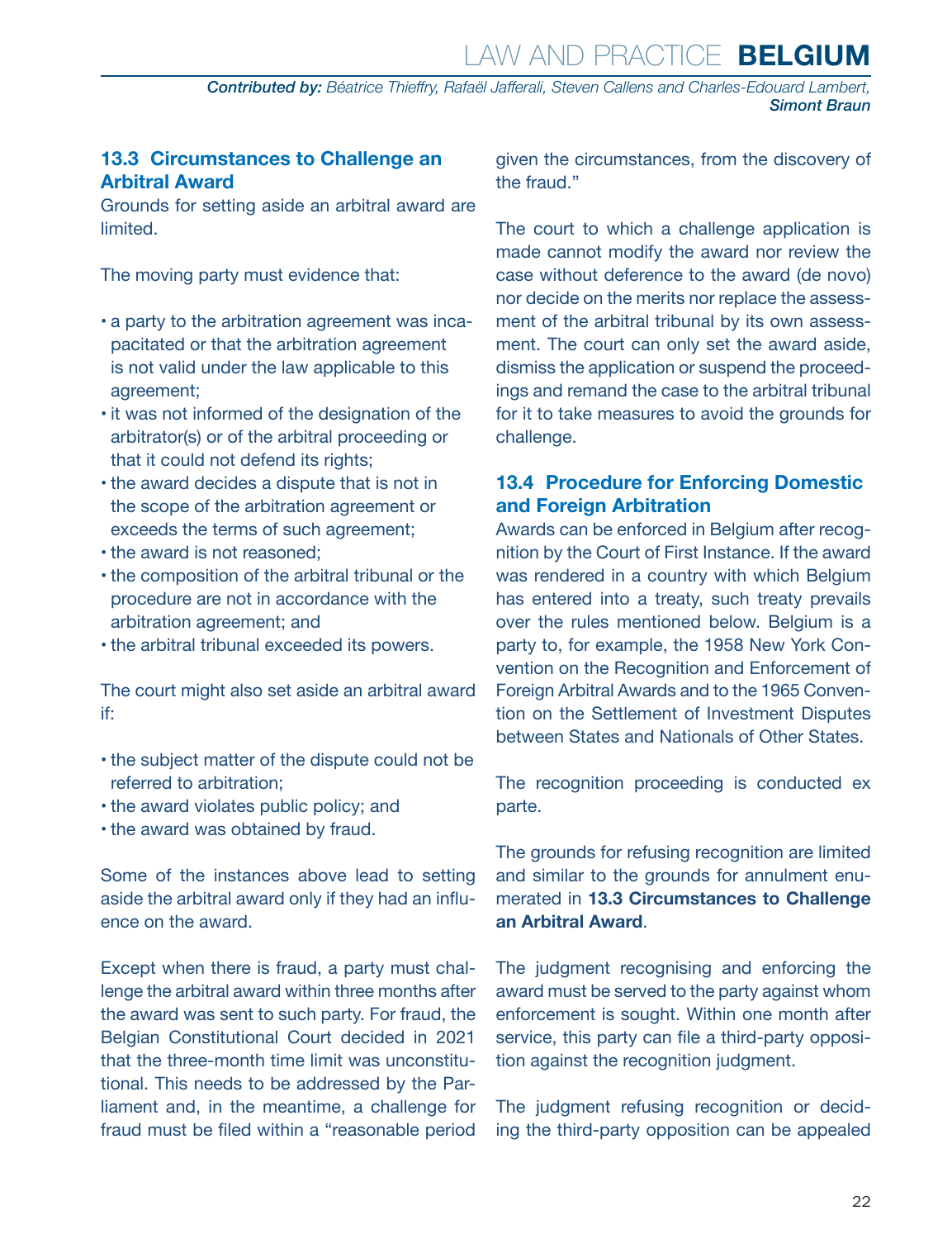## <span id="page-22-0"></span>**BELGIUM** LAW AND PRACTICE

*Contributed by: Béatrice Thieffry, Rafaël Jafferali, Steven Callens and Charles-Edouard Lambert, Simont Braun*

before the Supreme Court, but for matters of law only.

#### **1 4 . O U T L O O K A N D COVID-19**

#### **14.1 Proposals for Dispute Resolution Reform**

No substantial reform for dispute resolution is currently underway in Belgium, except for the adoption of measures to digitalise justice.

#### **14.2 Impact of COVID-19**

During the COVID-19 crisis, the statute of limitations for taking action in civil courts was frozen (from 9 April to 3 May 2020) and the time limits for bringing proceedings or appeals were also extended by one month (from 3 May 2020 to 3 June 2020).

Cases scheduled to be heard between 11 April 2020 and 3 June 2020 were sometimes judged on the basis of the written pleadings, without a hearing.

Hearings could then be held by videoconference and exhibits were filed digitally.

In practice, each court and sometimes each judge within a given court had its own practice during these peculiar times.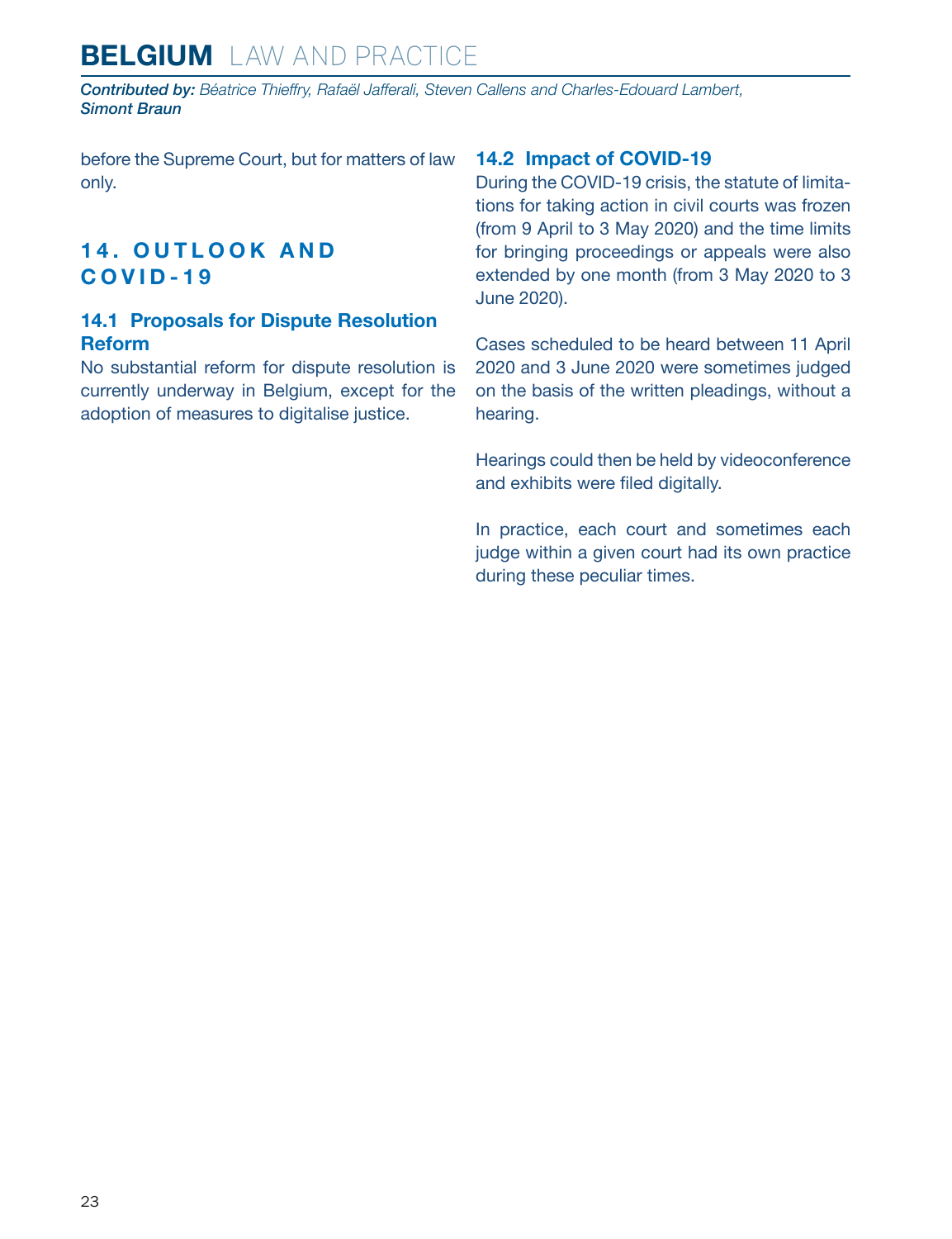*Contributed by: Béatrice Thieffry, Rafaël Jafferali, Steven Callens and Charles-Edouard Lambert, Simont Braun*

**Simont Braun** is a leading independent Belgian law firm. It provides tailored, creative and pragmatic solutions to national and international clients in all areas of business law: corporate, M&A and capital markets; banking and (digital) finance; intellectual property, ICT and data protection; real estate and construction; public and administrative law; tax law; and dispute resolution (litigation, arbitration and mediation).

Litigation has been a long-standing area of focus at Simont Braun. The firm also has strong expertise in arbitration (domestic and international) and mediation. Simont Braun's lawyers act before courts at all levels in civil, commercial and administrative matters. Simont Braun also counts one of the 20 lawyers admitted in Belgium to the Bar of the Supreme Court (Cour de cassation/Hof van cassatie).

#### <span id="page-23-0"></span>**AUTHORS**



**Béatrice Thieffry** is a partner at Simont Braun who has extensive and recognised experience in litigation, especially in commercial matters, but also in contract law, shareholder

disputes, post-acquisition litigation, liability matters and real estate disputes. She regularly advises both national and international clients. Béatrice adapts to the client's needs and ensures the choosing of an optimal and tailor-made solution, favouring negotiated solutions before or during proceedings whenever possible. She also draws on her litigation experience in structuring projects and drafting complex contractual documentation in both commercial and real estate matters.



**Rafaël Jafferali** is a partner at Simont Braun who specialises in dispute resolution (including arbitration and proceedings before the Belgian Supreme Court), contract law, tort law and

private international law. He mainly acts in major judicial proceedings and arbitration cases and advises clients on complex questions. Rafaël led the team representing the European Commission and the 27 member states in the judicial proceedings against AstraZeneca for the delays in supplying millions of COVID-19 vaccine doses. He is also a Professor at the Université Libre de Bruxelles and a member of the two group of experts appointed by the Minister of Justice to recodify the law of obligations and specific contracts.